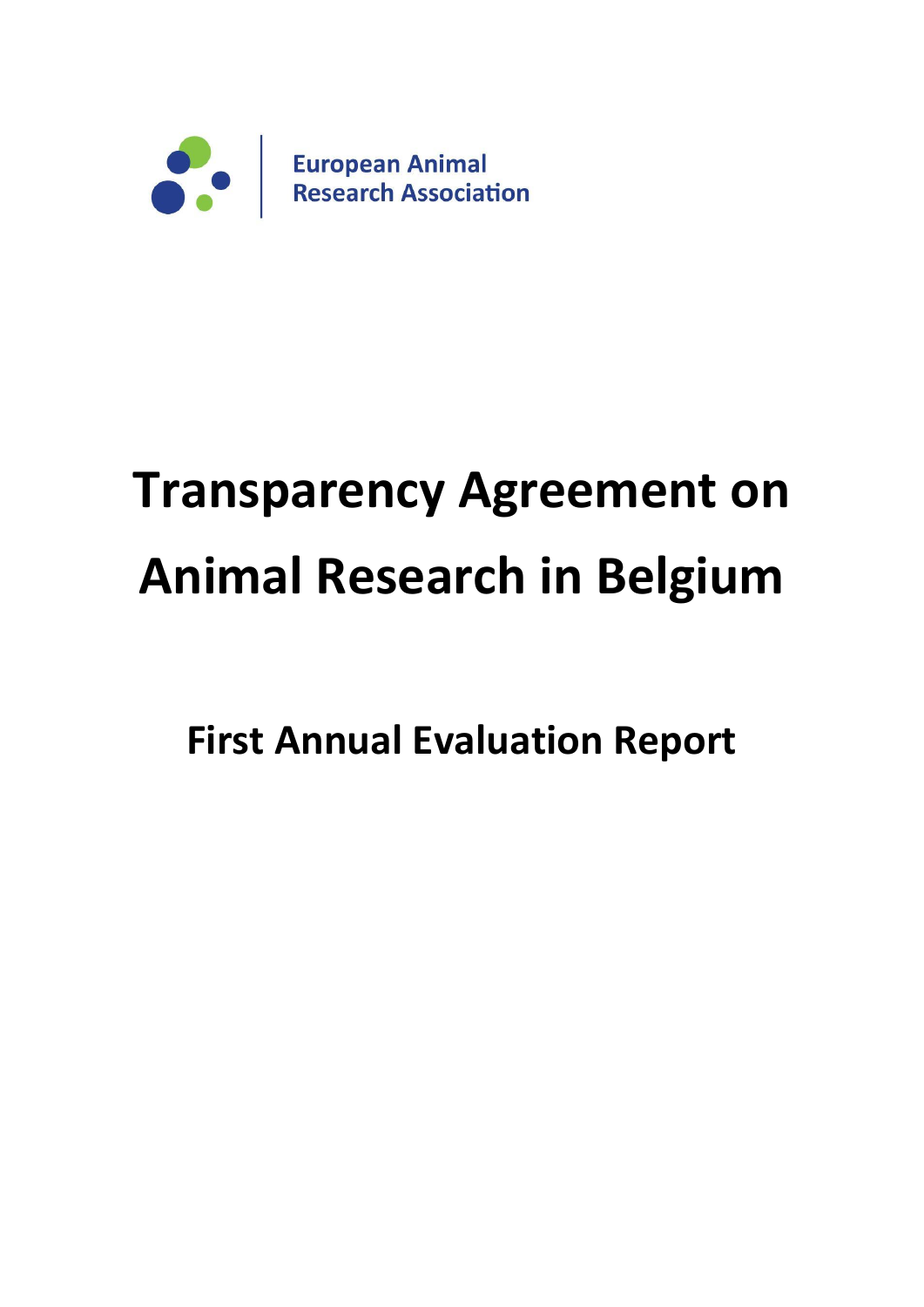## Contents

| We will be clear about when, how, and why we use animals in research.  6  |
|---------------------------------------------------------------------------|
|                                                                           |
|                                                                           |
|                                                                           |
|                                                                           |
| We will enhance our communications with the media and the public11        |
|                                                                           |
|                                                                           |
| We will be proactive in providing opportunities for the public to find 14 |
| out about research using animals and the regulations that govern it.  14  |
|                                                                           |
|                                                                           |
|                                                                           |
|                                                                           |
|                                                                           |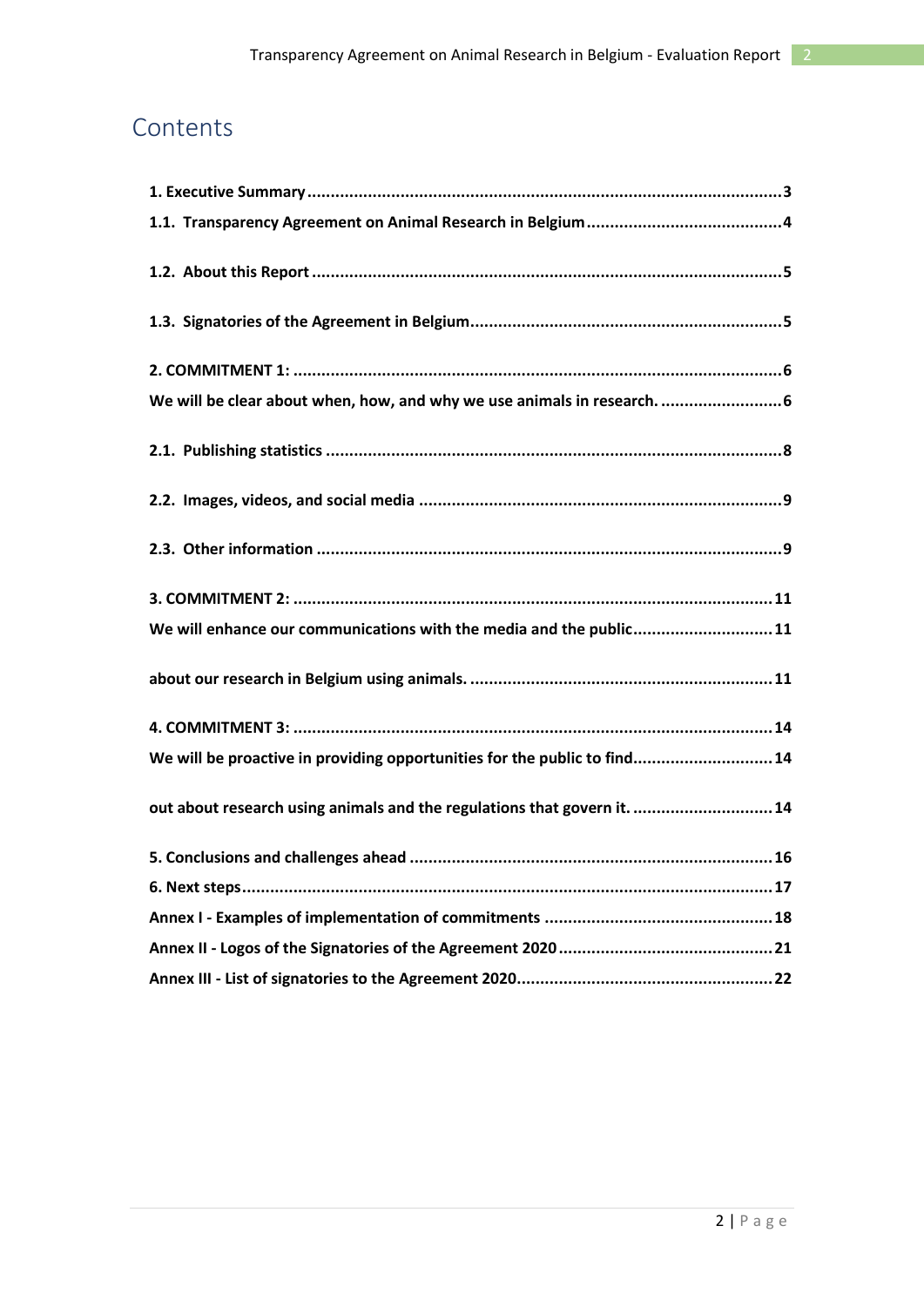## <span id="page-2-0"></span>1. Executive Summary

The Belgian declaration to be more transparent about animal research in 2016 was the foundation for the Transparency Agreement on Animal Research in Belgium, signed in 2020. Since 2019, the biomedical community in Belgium has been committed to adopting a clearer, more open, and transparent approach to the use of animals in research.

The Transparency Agreement is a proposal by the European Animal Research Association (EARA) in collaboration with the Belgian Council for Laboratory Animal Science (BCLAS), and the Belgian scientific community. It aims to improve the information available to the public and the media on the use of animals in biomedical research in Belgium.

The implementation of the Agreement is based on four commitments, the first three of which refer to the promotion and improvement of internal and external communications by the signatory institutions, and the last of which refers to the sharing of experiences and results.

This is the first evaluation report of the Transparency Agreement in Belgium, which aims to highlight how the signatory institutions have implemented the agreed commitments and identify the areas where more guidance and support are needed. This report is published on the same day as  $\text{\#BOARD22}$ , on the 16<sup>th</sup> of June 2022.

It was prepared based on a survey completed by 13 of the 17 institutions involved in the initiative and reviews the progress made on openness (see also Annex III - [List of signatories to the](#page-21-0)  [Agreement 20\)](#page-21-0) up until February 2022. Unfortunately, Covid-19 hampered explicit efforts for the implementation of the agreement.

Some of the results to be highlighted from the feedback on the implementation of the Agreement include:

- The survey revealed that virtually all but one of the institutions have a publicly accessible statement on the institution's website, which explains the institution's involvement with animal research.
- The vast majority of respondents or 85%  $(11/13)^1$ , reported newsletters and internal publications or communications in their institutions, or talks and presentations about the use of animals in research to promote internal communication.
- 69% (9/13) mentioned the activities organised to encourage more public discussion on animal research.
- Just under half of the respondents or 46% (6/13) stated that they include research summaries on their websites, as a proactive way of sharing information.

Several institutions applied additional good communication practices which could serve as examples to other signatories to further increase transparency:

- Around a third of respondents (36%) provide images of the animals used in their research.
- One respondent includes non-technical summaries of authorised projects made available to the public on its website.

<sup>1</sup> % Of the respondents (number of respondents/ 13 institutions)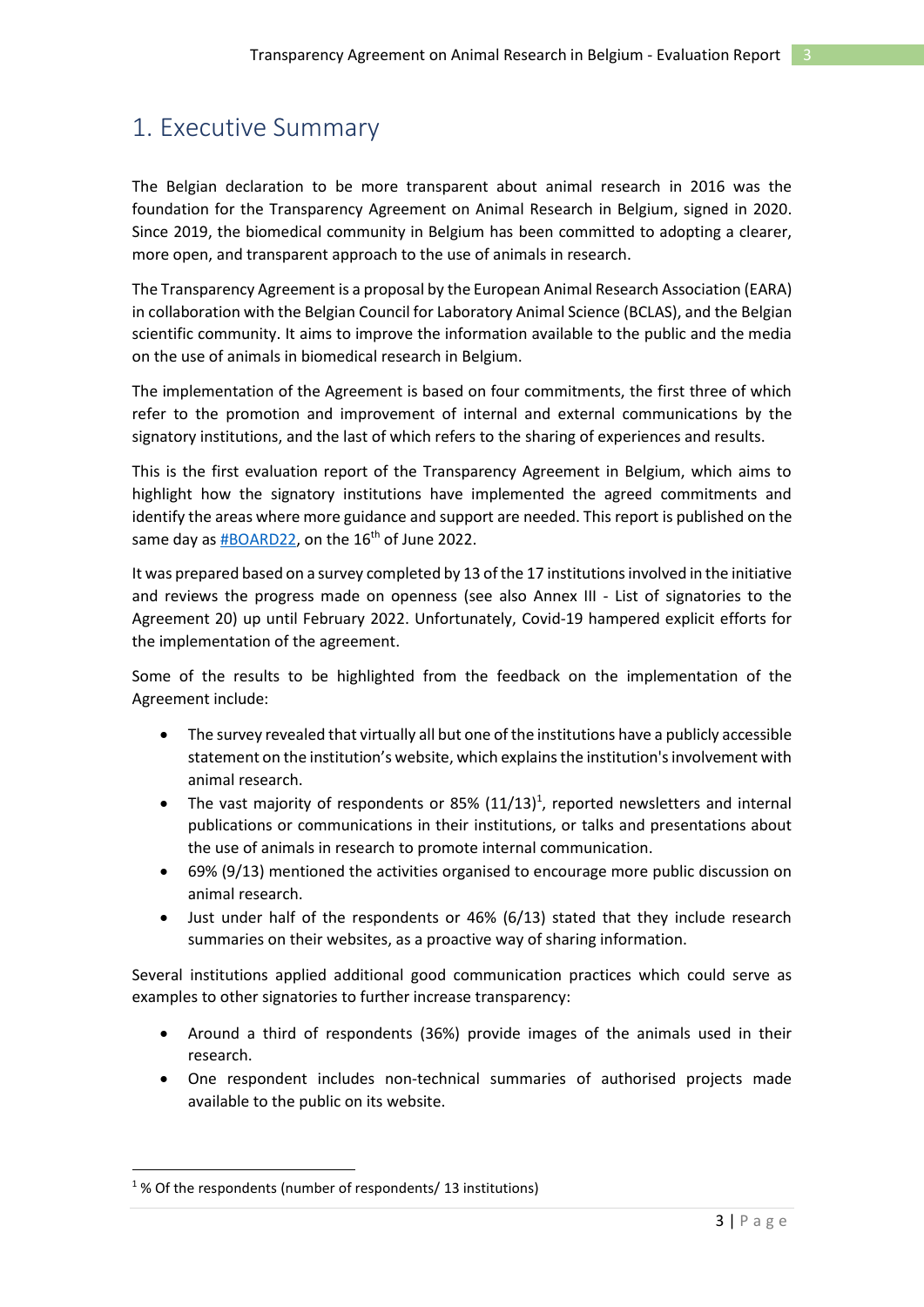- Two of the signatories participated in, or organised meetings and events, to facilitate partnerships and ensure openness around animal research.
- The most used social media platform was LinkedIn (31%, 4/13), followed by Twitter (23%, 3/13). Just two institutions use Facebook, and none reported using Instagram.

Overall, the results show that institutions are taking the first steps towards a commitment to creating opportunities for the public to access information on the use of animals in research. There is still potential to provide a higher level of transparency. For instance, the respondents indicated that they still see opportunities to make more information available on institutional websites which might be done for instance via the publication of non-technical summaries, images and/or videos, and statistical data on the number and type of animals used in research are also areas that could see improvement in the future.

The form and speed of implementation of all commitments varies, of course, from institution to institution, and all of them have started from different levels of openness and transparency. Although this is not a conditioning factor, one aspect highlighted in the survey was the lack of knowledge of this agreement at the institutional level. This report therefore also includes some suggestions for improving the implementation of the agreement between the signatories.

## <span id="page-3-0"></span>1.1. Transparency Agreement on Animal Research in Belgium

The Transparency Agreement on Animal Research in Belgium is an initiative by EARA, in collaboration with the Belgian scientific community, to promote information to the public on the use of animals in biomedical research. In April 2016, 22 Belgian organisations involved with life science research signed a Declaration on Openness on Animal Research, co-ordinated by the European Animal Research Association (EARA) and the Belgian Council for Laboratory Animal Science (BCLAS). Following this Declaration, steps were taken to develop it into the current Transparency Agreement on Animal Research in Belgium, signed in December 2020 (see Annex III) by 17 institutions (see also Annex III - [List of signatories to the Agreement 20\)](#page-21-0).

This initiative is based on previous examples from around Europe such as the Dutch code of transparency on animal testing in 2008, the [Concordat on Openness on Animal Research in the](http://concordatopenness.org.uk/)  [UK](http://concordatopenness.org.uk/) launched in 2014; the Transparency Agreement on Animal Research in [Spain,](https://cosce.org/acuerdo-de-transparencia/) launched in 2016, and th[e Portuguese Agreement](http://www.eara.eu/post/transparency-agreement-on-animal-research-in-portugal) launched in 2018. There are no[w seven](https://www.eara.eu/transparency-agreements) such agreements in Europe.

The Agreement comprises four Commitments:

• **Commitment 1:**

We will be clear about when, how, and why we use animals in research.

• **Commitment 2**:

We will enhance our communications with the media and the public about our research in Belgium using animals.

• **Commitment 3:**

We will be proactive in providing opportunities for the public to find out about research using animals and the regulations that govern it.

### • **Commitment 4:**

We will report on progress annually and share our experiences.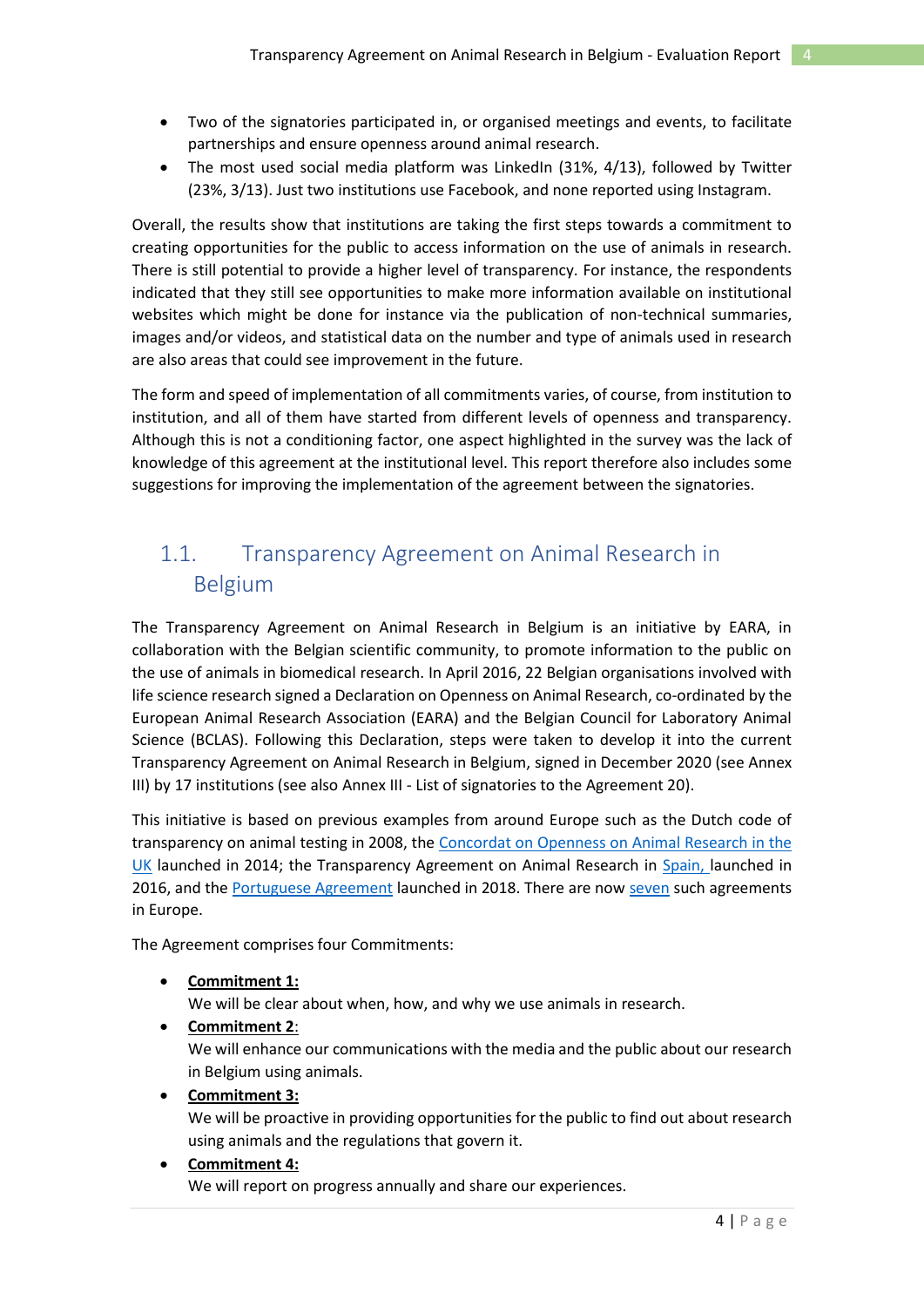## <span id="page-4-0"></span>1.2. About this Report

This is the first evaluation report of the Transparency Agreement in Belgium, which aims to highlight how the signatory institutions have implemented the agreed commitments and identify the areas where more guidance and support are needed.

The information and results presented are based on the responses of the signatories to an online evaluation survey. The survey was sent to 17 institutions involved in this initiative and the responses were collected between January and February 2022: 13 institutions involved in the Transparency Agreement responded to the survey.

By completing the survey, the respondents **fulfilled the fourth** commitment of the Transparency Agreement, whereby the institutions undertake to report on their progress in compliance with the agreement and to share their experiences.

## <span id="page-4-1"></span>1.3. Signatories of the Agreement in Belgium

The institutions that are respondents to the Transparency Agreement are universities (59%, 10/17), commercial biopharmaceutical companies (24%, 4/17) and research institutes (17%, 4/17) *[\(Figure 1\)](#page-4-2)*.

Signatories who carry out animal experimentation on their premises correspond to 88% (15/17), while 12% (2/17) provide only support for animal research.



<span id="page-4-2"></span>**FIGURE 1 – TYPES OF SIGNATORY INSTITUTION OF THE TRANSPARENCY AGREEMENT ON ANIMAL RESEARCH IN BELGIUM**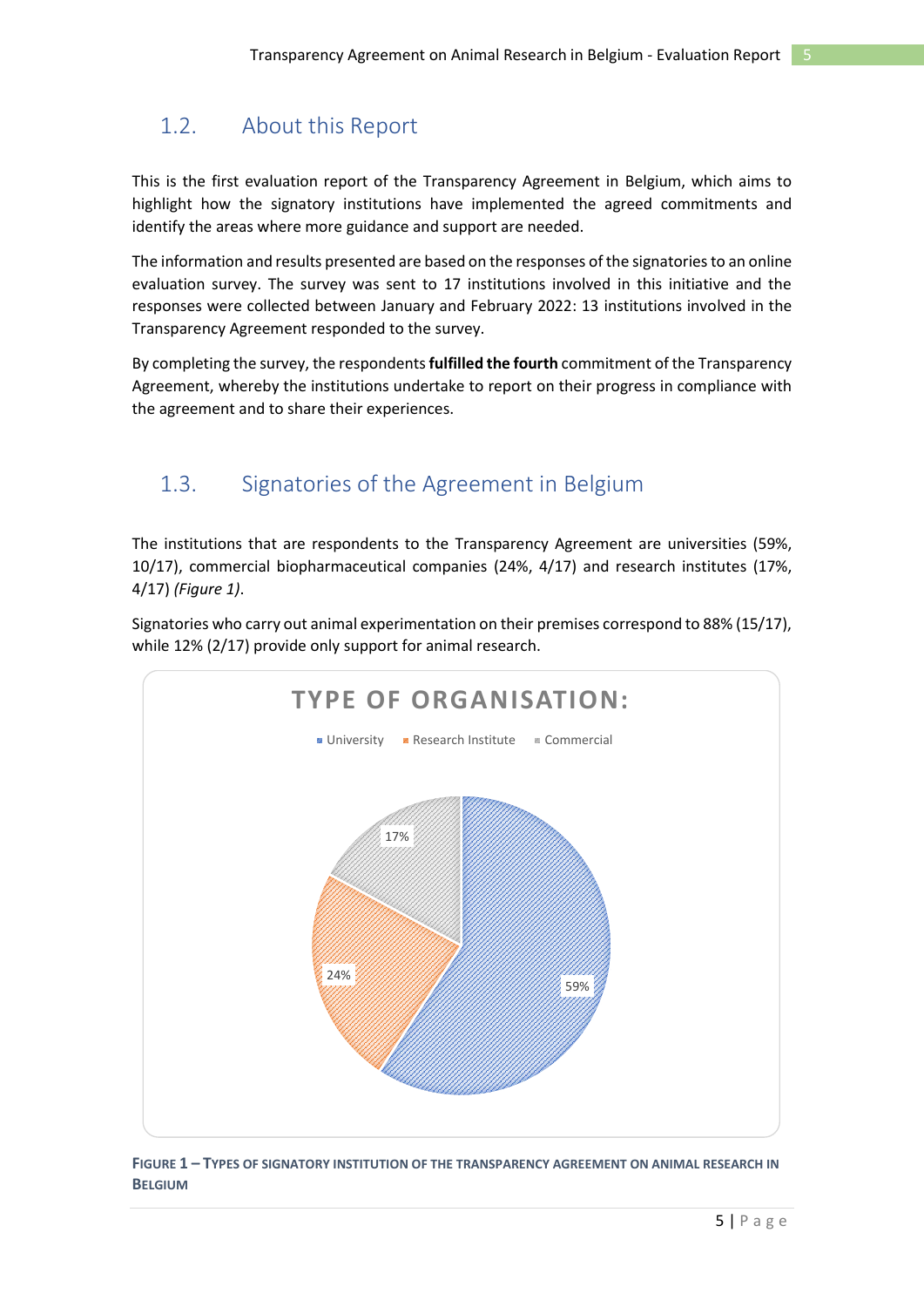## <span id="page-5-0"></span>2. COMMITMENT 1:

<span id="page-5-1"></span>We will be clear about when, how, and why we use animals in research.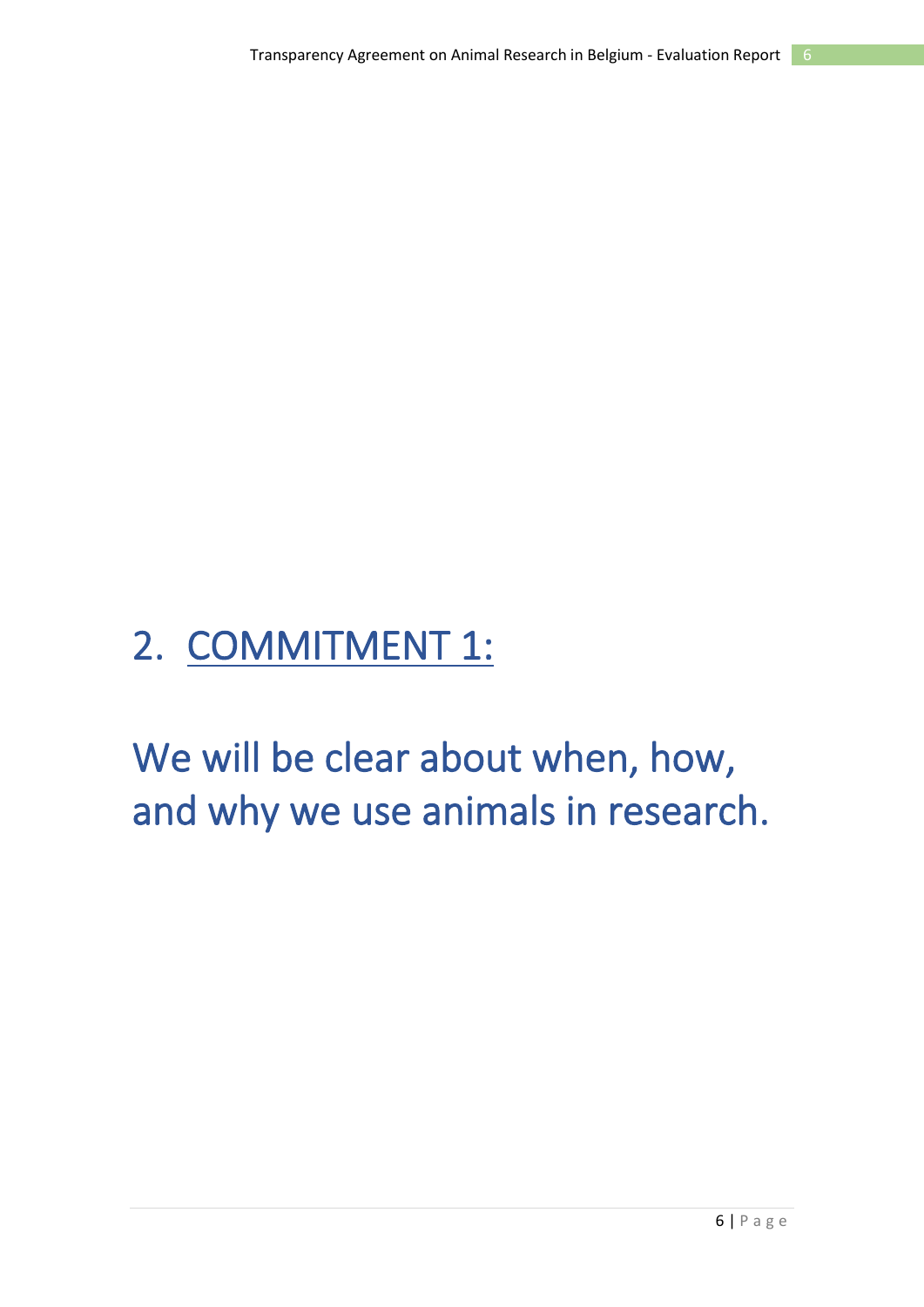### *This commitment aims to ensure that all institutions recognise, both internally and externally, that they, or their staff members, carry out or fund animal research. It also seeks to ensure that organisations are transparent about the use of animals in their work.*

Regarding actions to promote **internal communication,** 85% (11/13) of the respondents reported newsletters and internal publications, or communications within their institutions, about the animals that are used, or mentioned talks and presentations about the use of animals in research. Two of the institutions provide open invitations to attend animal welfare meetings.

In the process of recruiting new employees, 69% (9/13) of the respondents said they made explicit mention of the animal research conducted at the institution. For employees not involved in animal research, opportunities to visit facilities were reported by just over half of the respondents. Participation in or provision of taught courses on animal research or ethics for students was reported to be 69% (9/13).

Other ways to clearly communicate on the use of animals in research internally are dedicated webpages, Be Open About Animal Research Day [\(BOARD21\)](https://www.eara.eu/get-on-board21), Biomedical Research Awareness Day [\(BRAD\)](https://www.bradglobal.org/), visits to the animal facilities, and talks and courses. This was reported to be 38% (5/13).

Regarding actions to promote **external communication** on the use of animals in research the results are described in the graph below (*[Figure 2](#page-6-0)*).



<span id="page-6-0"></span>**FIGURE 2 - EXTERNAL COMMUNICATION FROM THE INSTITUTIONS**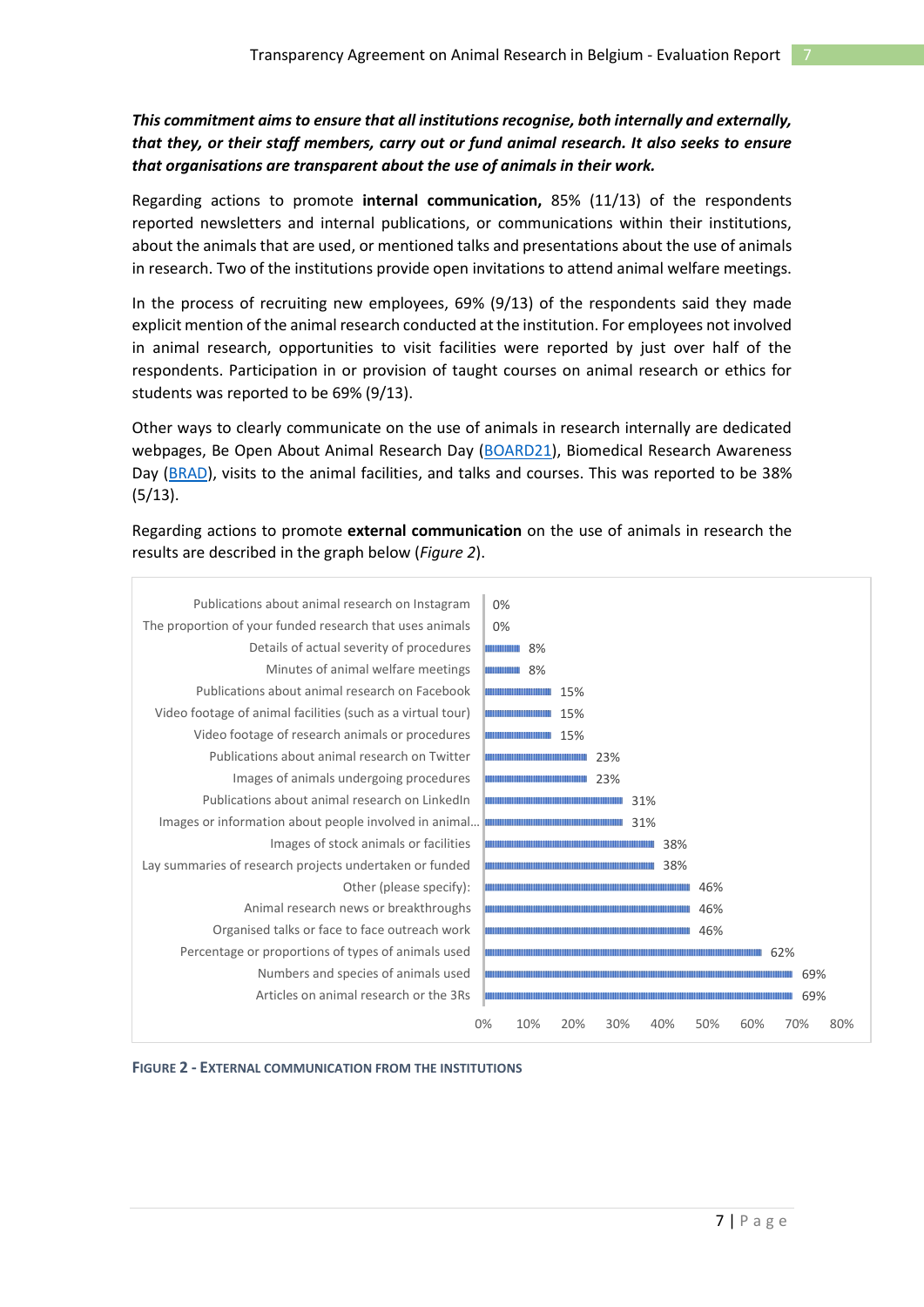## <span id="page-7-0"></span>2.1. Publishing statistics

The institutions mentioned mostly the numbers and species of animals used (69%, 9/13), together with articles on animal research, or the 3Rs (69%, 9/13), followed by the percentage, or proportions of types of animals used (62%, 8/13). Animal research news or breakthroughs make up 46% (6/13), together with organised talks or face-to-face outreach work which is also 46% (6/13).

According to the [most recent statistics for](https://assets.vlaanderen.be/image/upload/v1636361168/EU_statistieken_Belgie_2020_u9lq5r.pdf) Belgium (2020), a total of 437,275 animals were used in Belgium, of which 58% were mice, followed by 16% rabbits and 9% domestic fowl *[\(Figure 3\)](#page-7-1)*.

### **EU Statistical Data of all uses of animals**

| <b>Animal Species</b>                                    | <b>Number of uses</b> | Percentage |  |
|----------------------------------------------------------|-----------------------|------------|--|
| Mice                                                     | 251,913               | 57.61%     |  |
| Rats                                                     | 13.760                | 3.15%      |  |
| Guinea-Pigs                                              | 11,656                | 2.67%      |  |
| Hamsters (Syrian)                                        | 2.985                 | 0.68%      |  |
| Hamsters (Chinese)                                       |                       |            |  |
| Mongolian gerbil                                         | 14                    | $0.00\%$   |  |
| Other rodents                                            | 213                   | 0.05%      |  |
| <b>Rabbits</b>                                           | 70.761                | 16.18%     |  |
| Cats                                                     | 253                   | 0.06%      |  |
| Dogs                                                     | 1,519                 | 0.35%      |  |
| Ferrets                                                  |                       |            |  |
| Other carnivores                                         |                       |            |  |
| Horses, donkeys and cross-<br>breeds                     | 199                   | 0.05%      |  |
| Pigs                                                     | 5.767                 | 1.32%      |  |
| Goats                                                    | 69                    | 0.02%      |  |
| Sheep                                                    | 503                   | 0.12%      |  |
| Cattle                                                   | 2.329                 | 0.53%      |  |
| Prosimians                                               |                       |            |  |
| Marmoset and tamarins                                    |                       |            |  |
| Cynomolgus monkey                                        |                       |            |  |
| <b>Rhesus monkey</b>                                     | 36                    | 0.01%      |  |
| Vervets (Chlorocebus spp.)                               |                       |            |  |
| Baboons                                                  |                       |            |  |
| <b>Squirrel monkey</b>                                   |                       |            |  |
| Other species of Old World<br>Monkeys (Cercopithecoidea) |                       |            |  |
| Other species of New World<br>Monkeys (Ceboidea)         |                       |            |  |
| Apes                                                     |                       |            |  |
| Other mammals                                            | 110                   | 0.03%      |  |
| Domestic fowl                                            | 41,115                | 9.40%      |  |
| Other birds                                              | 4.831                 | 1.10%      |  |
| <b>Reptiles</b>                                          | 105                   | 0.02%      |  |
| Rana                                                     |                       |            |  |
| Xenopus                                                  | 957                   | 0.22%      |  |
| Other amphibians                                         | 54                    | 0.01%      |  |
| Zebra fish                                               | 22,804                | 5.22%      |  |
| Other fish                                               | 5,322                 | 1.22%      |  |
| Cephalopods                                              |                       |            |  |
| <b>Total uses</b>                                        | 437,275               | 100.00%    |  |

#### **Member State: Belgium**

### **Year: 2020**

| Origin as registered at the first use                     |                |            |  |
|-----------------------------------------------------------|----------------|------------|--|
| <b>Place of Birth</b>                                     | Number of uses | Percentage |  |
| Animals born in the EU at a<br>registered breeder         | 406,266        | 93.59%     |  |
| Animals born in the EU but not<br>at a registered breeder | 24.707         | 5.69%      |  |
| Animals born in rest of Europe                            | 345            | 0.08%      |  |
| Animals born in rest of world                             | 2,761          | 0.64%      |  |
| <b>Total uses</b>                                         | 434.079        | 100.00%    |  |

| <b>NHP Source (origin)</b>                        | <b>Number of uses</b> | Percentage |
|---------------------------------------------------|-----------------------|------------|
| Animals born at a registered<br>breeder within EU | 4                     | 66.67%     |
| Animals born in rest of Europe                    |                       |            |
| Animals born in Asia                              |                       |            |
| Animals born in America                           | 2                     | 33.33%     |
| Animals born in Africa                            |                       |            |
| Animals born elsewhere                            |                       |            |
| <b>Total uses</b>                                 |                       | 100.00%    |

| <b>NHP Generation</b>  | Number of uses | Percentage |
|------------------------|----------------|------------|
| F <sub>0</sub>         |                |            |
| F <sub>1</sub>         |                |            |
| F2 or greater          | 6              | 100.00%    |
| Self-sustaining colony |                |            |
| <b>Total uses</b>      | 6              | 100.00%    |

#### <span id="page-7-1"></span>**FIGURE 3 - EU STATISTICAL DATA OF ALL USES IN ANIMALS IN BELGIUM**

Going back to the data of the respondents, lay summaries of research projects are published on the website of 38% (5/13) of the respondents. Minutes of animal welfare meetings that have been shared publicly is 8% (1/13). Just one of the respondents includes details of the actual severity of the procedures that are used.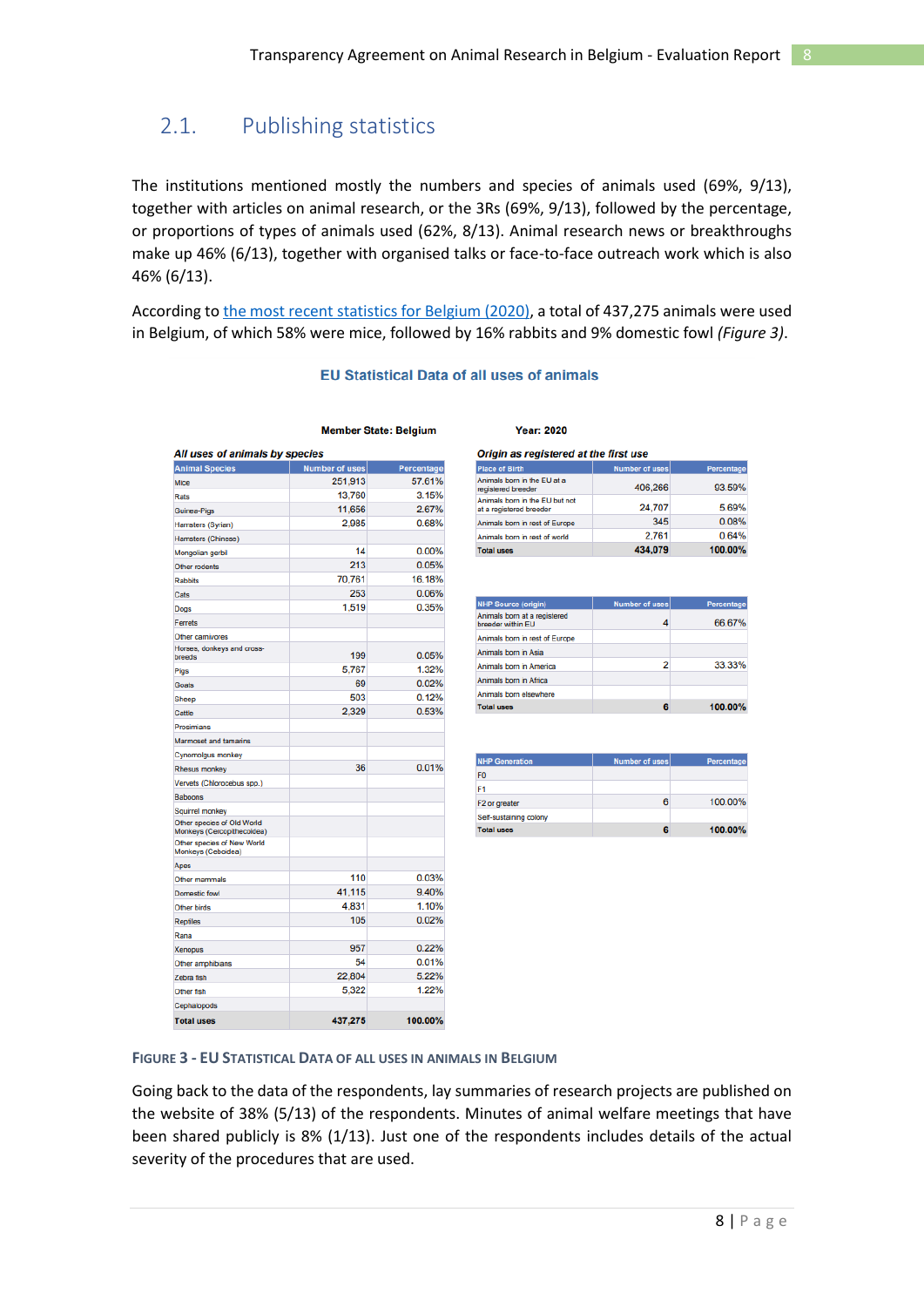Successful implementations of the first commitment were answered with a clear YES by 92% (12/13) of the institutions. Examples include:

- Lecture at the seniors University,
- [Video guidance for TV Limburg,](https://www.tvl.be/nieuws/exclusief-eerste-beelden-van-dierproeven-universiteit-hasselt-heeft-niks-te-verbergen-59771)
- Annual reports,
- Websites on animal experimentation (e.g.[, www.dierproeven.vub.be,](http://www.dierproeven.vub.be/) <https://vib.be/why-animal-research-necessary>, …),
- Internal seminars,
- Posters,
- Newsletters, …

### <span id="page-8-0"></span>2.2. Images, videos, and social media

An important component in the openness and transparency on the use of animals in research is the sharing of self-made images and videos on the official websites of the institutions. This is usually the place where the public seeks more information about animal models developed to study a particular topic.

Less than half of the respondents of the Transparency Agreement provide images and/or videos on their websites. Mostly images that have been shared with the public are images of stock animals or facilities (38%, 5/13), information about people involved in animal research (31%, 4/13) and of actual animals undergoing procedures (23%, 3/13). Video footage of research animals or procedures and footage of animal facilities like a virtual tour are less common, with two institutions providing these.

Regarding social media, LinkedIn seems to be the preferred platform with 31% (4/13), followed by Twitter with 23% (3/13) and Facebook with 15% (2/13). None of the institutions report to use Instagram.

### <span id="page-8-1"></span>2.3. Other information

46% (6/13) of the respondents publicly share other information, including information about the different animal models that are used, public summaries of research funded by e.g. FWO (*Fonds Wetenschappelijk Onderzoek* aka Fund for Scientific Research), a friends and family day, research information along walking routes, papers, scientific congresses, etc.

In addition to the publication of statistical data by Member States being one of the requirements of the [Directive 2010/63/EU,](https://eur-lex.europa.eu/legal-content/EN/TXT/PDF/?uri=CELEX:32010L0063&from=EN) the non-technical summaries of research projects are also published [by the EU.](https://ec.europa.eu/environment/chemicals/lab_animals/nts_en.htm) The purpose of these abstracts is to publicly share information about studies that use animals in an objective and clear way, in a language that is accessible to the public.

According to Article 43 of Directive 2010/63/EU non-technical summaries of research projects should include the harms and benefits envisaged and the number and types of animals to be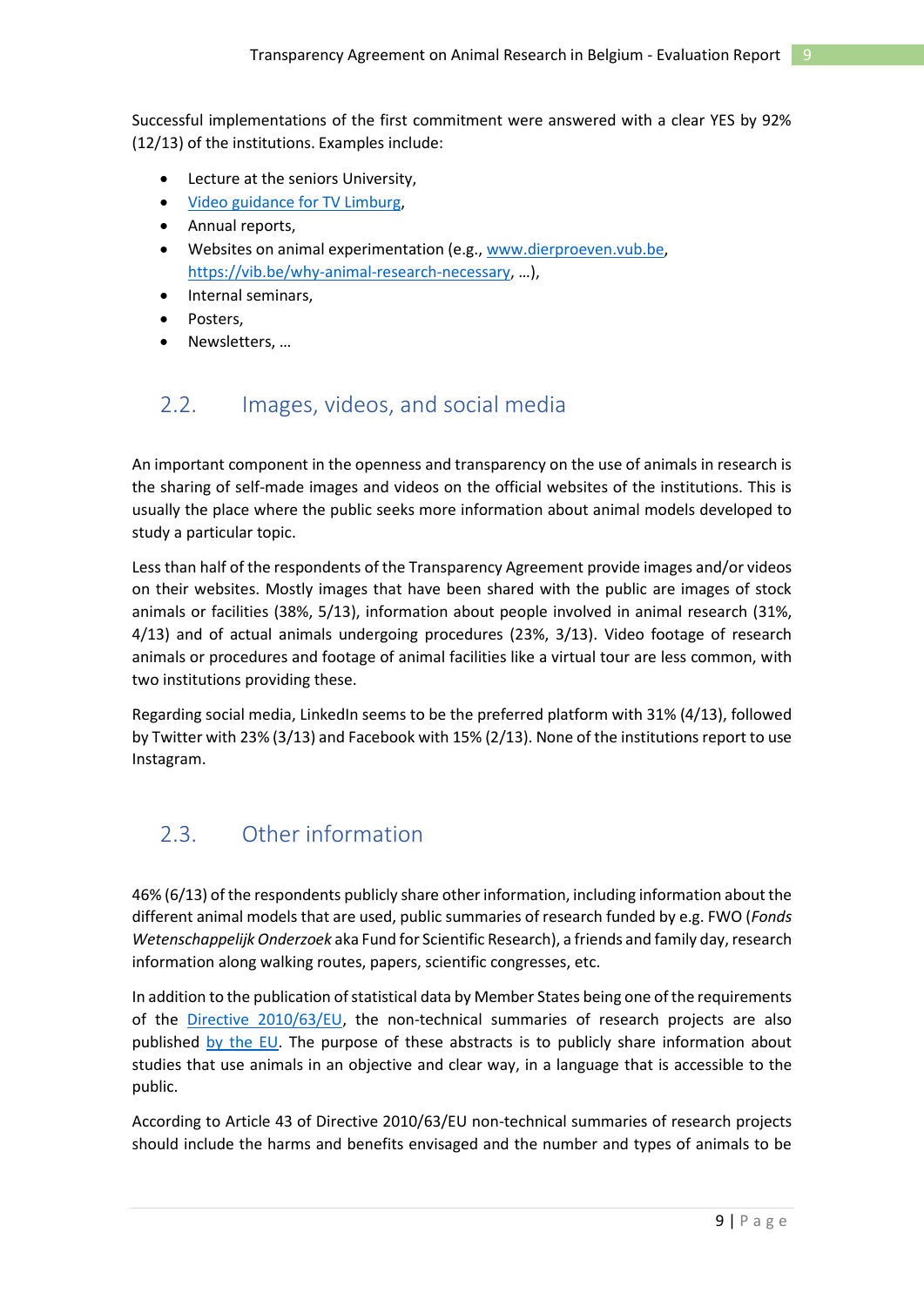used, as well as a demonstration of compliance with the *replacement, reduction, and refinement*  requirement (3Rs)*.*

In the evaluation questionnaire, 46% (6/13) of the signatory institutions stated that they include research summaries on their websites*[\(Figure 4\)](#page-9-0).* Of which 38% (5/13) has lay summaries written for the website and 8% (1/13) has reproduced non-technical summaries.



<span id="page-9-0"></span>**FIGURE 4 – RESEARCH SUMMARIES AVAILABLE ON THE WEBSITES OF THE SIGNATORY INSTITUTIONS TO THE TRANSPARENCY AGREEMENT** 

The first commitment of the Transparency Agreement also includes the adoption of an open approach to communicating animal research in collaborative projects and partnerships, which means sharing knowledge and experiences with other partners.

In the survey, 15% (2/13) of the respondents participated in or organised meetings and events to facilitate partnerships and ensure openness around animal research. Guidance for staff to encourage openness when working in partnership is provided by 23% (3/13) of the respondents.

In the survey, 38% (5/13) of the respondents said they attended and/or held meetings and events to ensure openness and transparency on animal research, however, 62% (8/13) of the institutions mentioned that no meetings or events like this were held. Two (15%) of the institutions have a policy in place outlining requirements around openness on animal research when working in partnership.

The strategies mentioned by the institutions involved in the Transparency Agreement to answer questions (either from internal and/or external sources) about the use of animal models in their research, are based on transparency and openness; on the collaboration between the coordinators of animal facilities and communication offices; and with the institutional ethics committees or advisory bodies on animal ethics.

When asked if there are barriers to the implementation of this commitment, half of the institutions answered said 'yes' there were and the other half no. The main causes given were fear of public exposure, possible reprisals by activists and confidentiality reasons.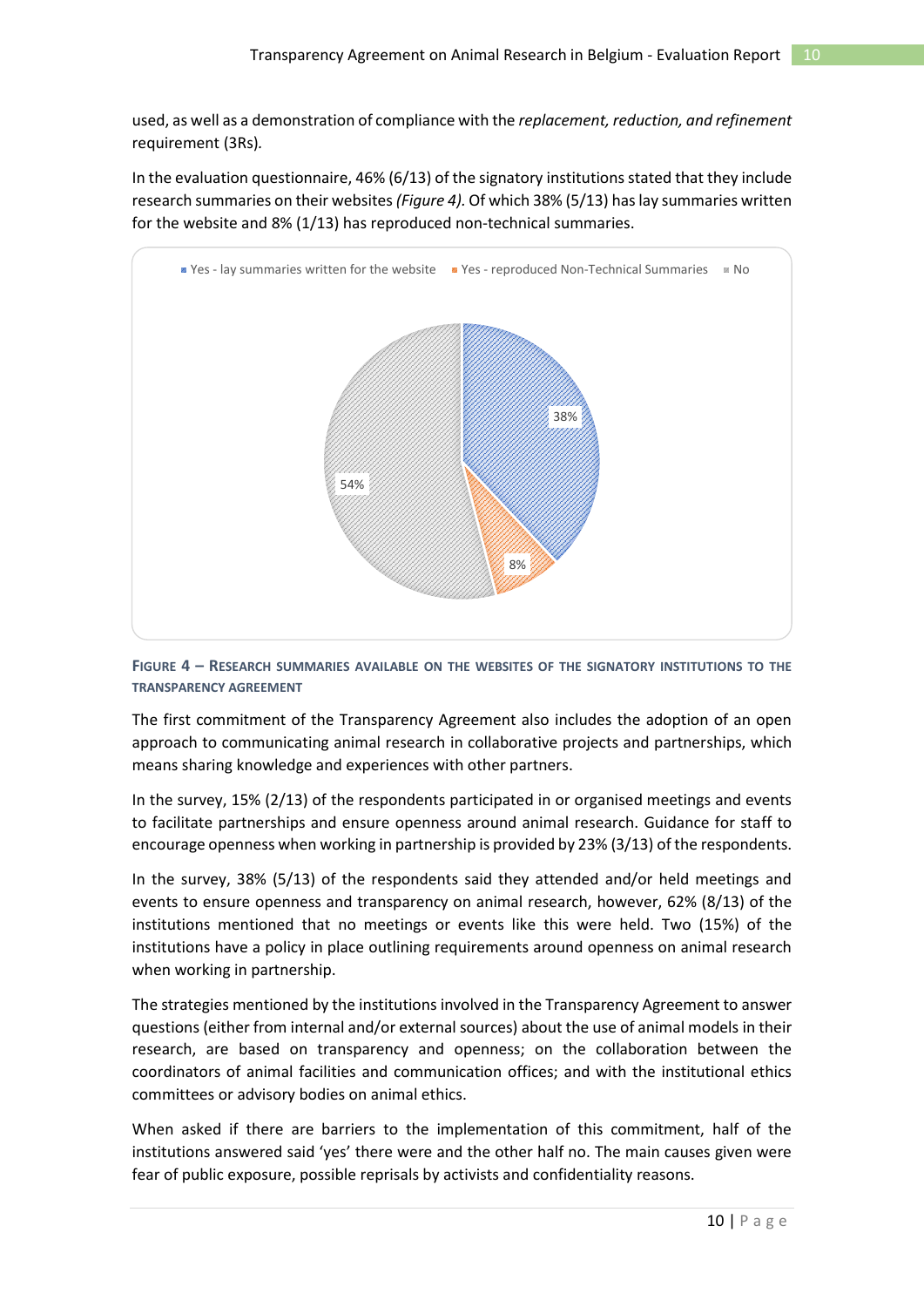## <span id="page-10-0"></span>3. COMMITMENT 2:

<span id="page-10-2"></span><span id="page-10-1"></span>We will enhance our communications with the media and the public about our research in Belgium using animals.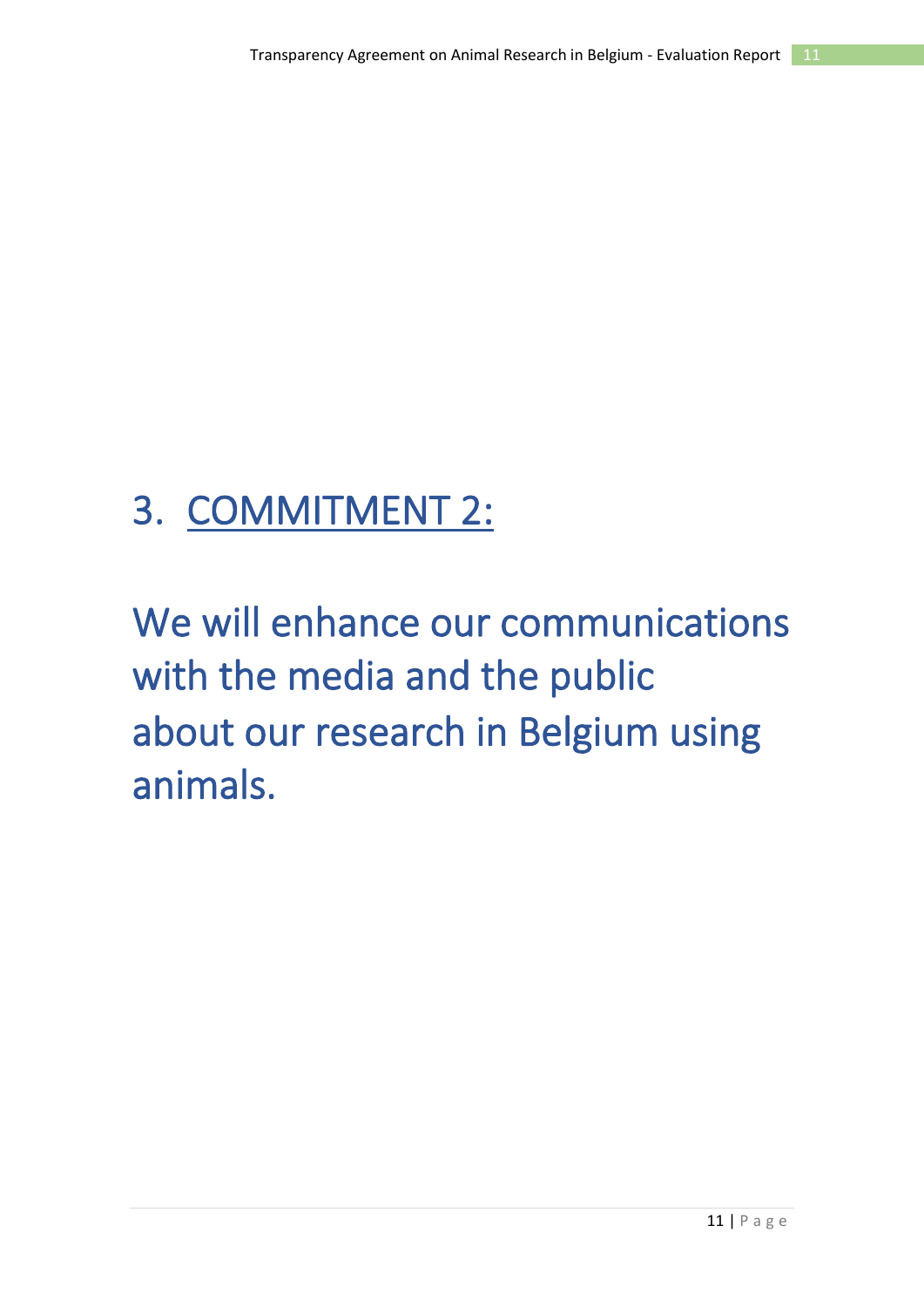*The purpose of this Commitment is to ensure that relevant details on the involvement of signatories in animal research are easily accessible to the public. It is based on the practical steps, outlined in Commitment 1, that organizations can or should take to improve their communication around animal research.*

Since the implementation of the Transparency Agreement, the main forms of communication with the media have included interviews or long-form pieces in which the use of animals in research have been mentioned (54%, 7/13), and reactive comments to the media regarding the institutions' own use of animals in research (31%, 4/13). Participation as panel member for a press-conference or briefing on animal research was done by 23% (3/13) of the respondents. Comments and quotes on general issues related to animal research comprised of 15% (2/13)*.* Giving media access to animal facilities and proactively commenting to the media on the use of own animals in research was done by one institution for each respectively.

One of the institutions said it had refused to respond to requests from journalists to answer questions on the use of animals in research. Due to the Covid-19 pandemic some events and requests were also denied.

Regarding the opportunities for communication training for scientists, staff or students who wanted to communicate about their animal research, 62% (8/13) of the institutions said that this is available, while those institutions which do not offer this type of training said they have a spokesperson *[\(Figure 5\)](#page-11-0)*.



<span id="page-11-0"></span>**FIGURE 5 - THE TRAINING OFFER FOR RESEARCHERS, STAFF OR STUDENTS WHO WISH TO COMMUNICATE THEIR WORK WITH ANIMAL MODELS**

Communication on the use of animals in research also includes communicating on replacement, reduction, and refinement principles. These principles consist of:

• **Replacement**:

Use of methods which avoid or replace the use of animals.

- **Reduction**: Use of methods which minimize the number of animals used per experiment.
- **Refinement:**

Methods which minimize animal suffering and improve welfare.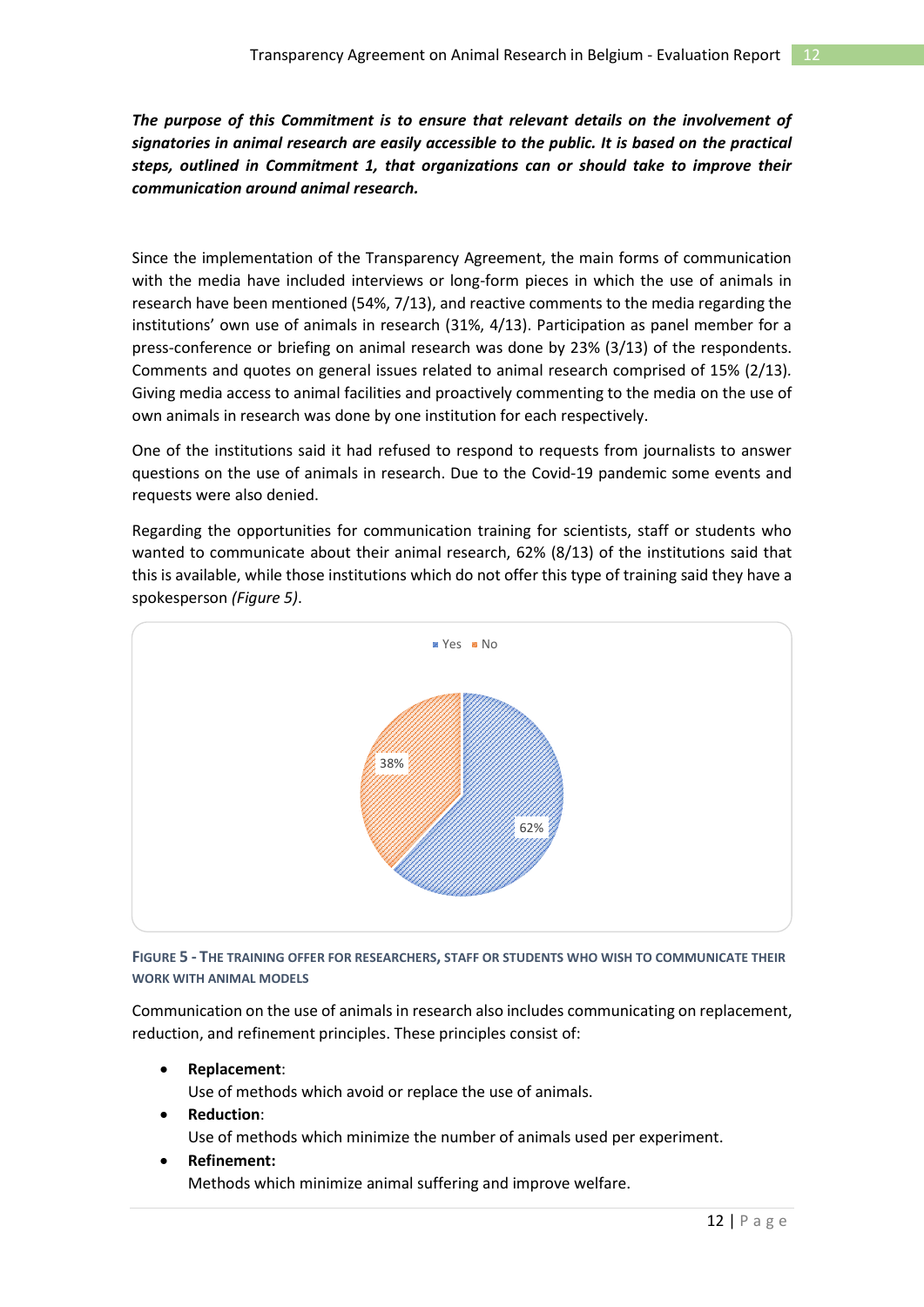To promote better communication on the 3Rs, 62% (8/13) of the respondents reported examples on their websites, followed by examples provided by associations like EARA and BCLAS) with other initiatives including participation in the [RE-PLACE initiative,](https://www.re-place.be/nl/over) conference posters, visits to animal facilities, which were done by six institutions. Debates and awards were another example given, with 38% (5/13), and through other publications by 15% (2/13) *[\(Figure](#page-12-0)  [6\)](#page-12-0).*



<span id="page-12-0"></span>**FIGURE 6 - FORMS OF COMMUNICATION ON THE 3RS PRINCIPLES BY THE SIGNATORY INSTITUTIONS**

One of the mandatory requirements of the Transparency Agreement is the placement of a publicly accessible statement on the institution's website, which explains the institution's involvement with animal research. The survey revealed that nearly all the institutions, that completed the survey (12/13), have the declaration available.

Unfortunately, Covid-19 hampered explicit efforts for the implementation of the second commitment of the agreement. As well as the management of expectations between the scientific community and journalists, and a lack of training in communication were given as reasons. The fear to disclose confidential information, and fear to attract the attention of animal right activists were also mentioned as obstacles.

For communication practices that the signatory institutions intend to apply in the future, the main suggestions are:

- Conducting workshops in communication.
- Inclusion of non-technical summaries of authorised projects.
- Promotion of internal communication (e.g., official contact person for animal research, and internal meetings).
- Making educational videos(for instance, to show how animals are raised and kept in the facilities).
- Improvement of the information available on the website (to include a position statement).
- Inclusion of illustrative activities of research events (e.g., Open Days).
- Approach the societal perspective on animal research in the pre-graduate training.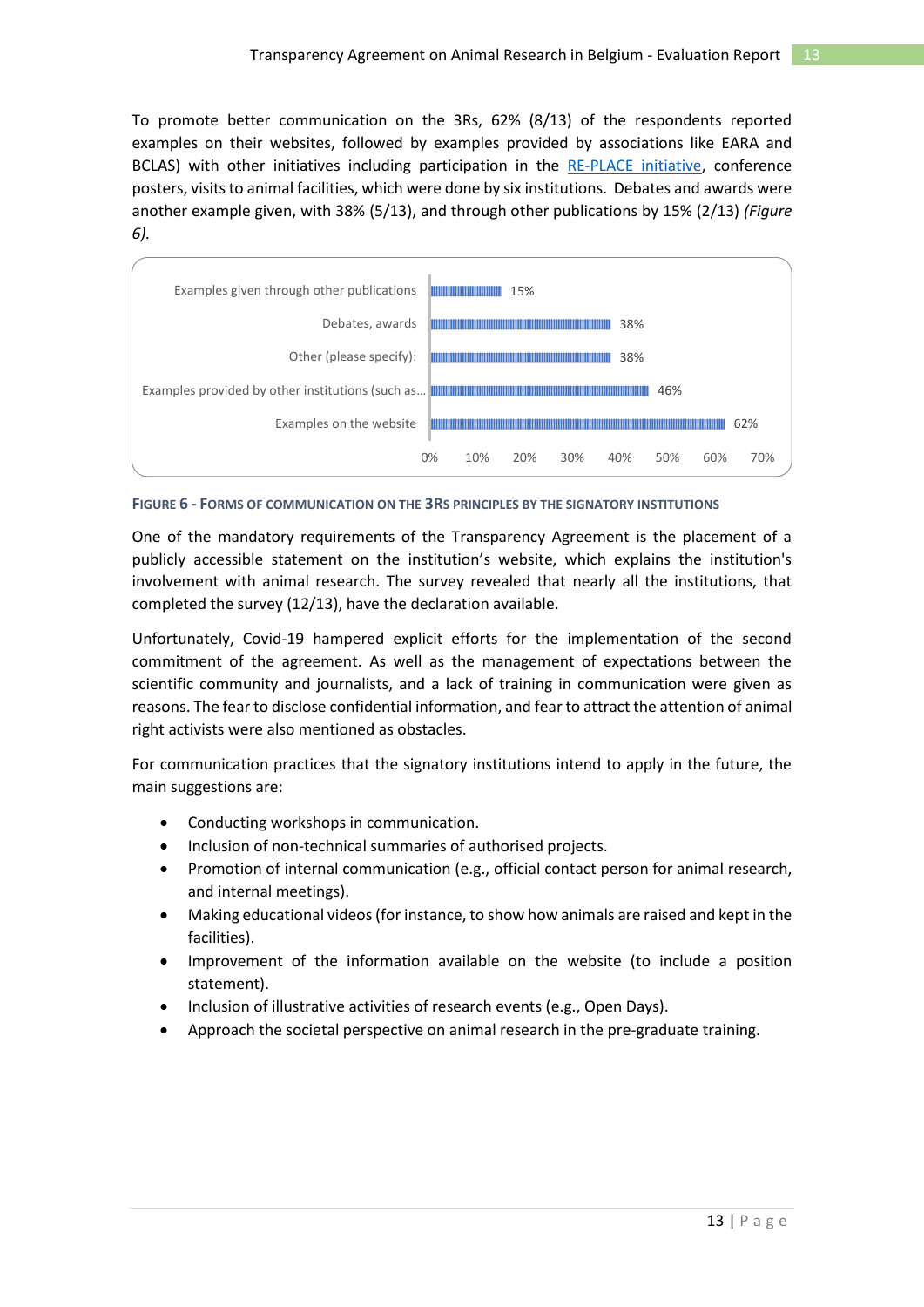## <span id="page-13-0"></span>4. COMMITMENT 3:

<span id="page-13-2"></span><span id="page-13-1"></span>We will be proactive in providing opportunities for the public to find out about research using animals and the regulations that govern it.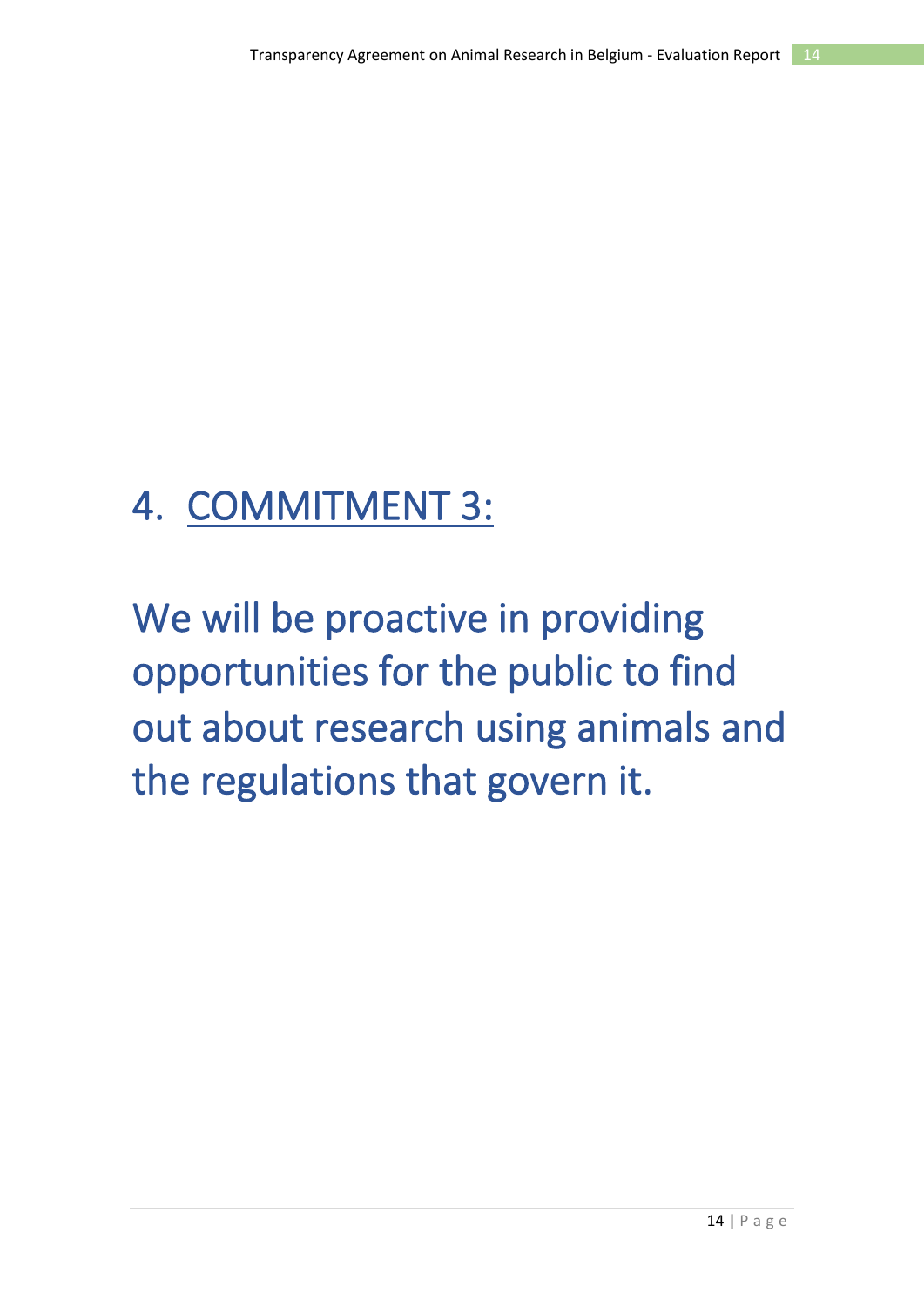### *This Commitment aims to encourage more public discussion in Belgium on animal research. It is based on Commitments 1 and 2 suggesting ways in which signatories can proactively engage - directly and indirectly - with the public, in addition to providing more information.*

The most common activities reported by the respondents for the fulfillment of the third commitment were the activities organised by partner bodies such as EARA and BCLAS (69%, 9/13); engagements with local schools, open days, and science festivals (38%, 5/13) *[\(Figure 7\)](#page-14-0)*.

Among the advice and support provided to those involved in these initiatives, the respondents mentioned the following topics:

- Researchers are encouraged to talk about animal research when the corresponding research projects are discussed in the media.
- Staff will always explain the ethics and legal oversight and will inform people about the 3R principle (for example by explaining that organs of animals are reused for educational/research purposes after a non-recovery project).
- Covid-19 pandemic caused such initiatives to stall in 2020 and 2021.
- Training of employees before they participate in activities with the public.



### <span id="page-14-0"></span>**FIGURE 7 - ACTIVITIES IN WHICH INSTITUTIONS HAVE PARTICIPATED SINCE THE IMPLEMENTATION OF THE TRANSPARENCY AGREEMENT**

Most of the respondents (85%, 11/13) gave access to their animal facilities to external visitors, including groups of patients, seniors, and students, while one institution specifically organised a visit for politicians. When animal safety and welfare measures did not allow for visits, 23% (3/13) of the respondents offered alternatives such as the recording and making images of the animal facilities available.

Only one institution declined requests to visit their animal facilities for safety and well-being reasons, and for the past pandemic-related situation.

As the main barriers to the implementation of this commitment (69%, 9/13), the institutions highlighted the importance of measures to keep pathogens out of the animal facility, security concerns, the pandemic, time, and availability to organise the activities and tours.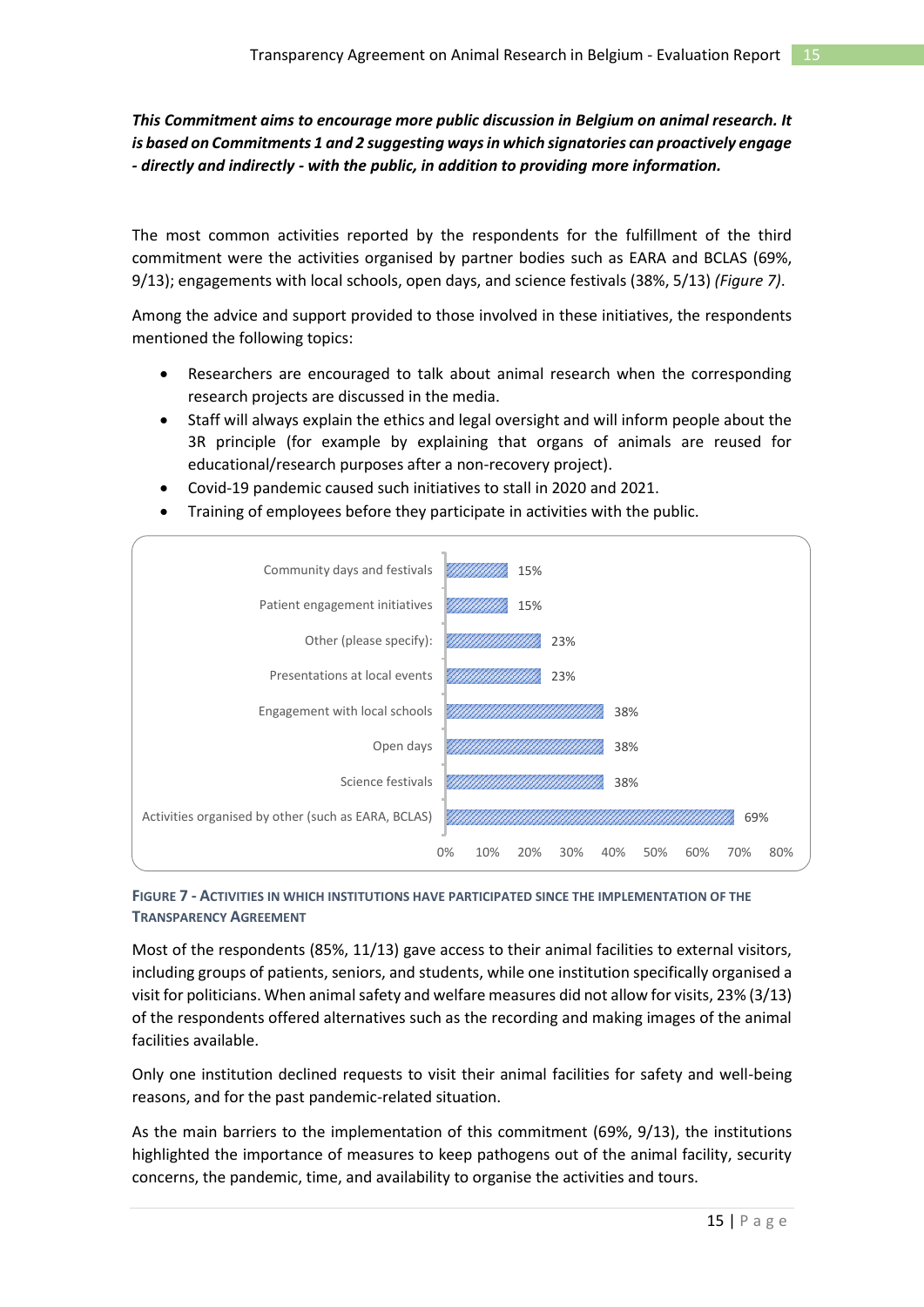## <span id="page-15-0"></span>5. Conclusions and challenges ahead

The Transparency Agreement on Animal Research demonstrates the ongoing desire of the Belgian scientific community to encourage society to be more informed about the use of animals in science in a voluntary but coordinated way.

Thirteen signatories gave *feedback* on the implementation of the agreement in their institutions, reinforcing their involvement with this initiative.

Openness and transparency can be a slow process, but it is one that will eventually translate into concrete actions and knowledge sharing with the public. In the long term the implementation of these commitments by the biomedical sector can make a decisive difference in political decisions, and in national and international strategies on animal research.

The results of this first evaluation report show the effort and dedication by the signatory institutions to achieve these aims.

All institutions agreed that the Transparency Agreement is important for biomedical research in Belgium, and 92% (12/13) believe that the implementation of this more open approach on the use of animals in research can lead to real changes in their institutions. The institutions state that it is a motivation to be continually working on openness and to be thinking of new ways to implement the different commitments coupled to this transparency agreement. However, there was also a belief that too many scientists still think it is better to be discreet than to be transparent. This has stimulated the signatory organisations to increase their transparency even further and make concrete actions, and apply them in practice, even if there is still push back and reluctance for some quarters.

One of the requirements for institutions (within one year) to be part of the Agreement is to provide a recognisable position statement on their involvement with animal research. Only one institution has not met this requirement yet. EARA can work with this signatory to assist it in the drafting of their website declaration, however if this requirement is not met, the advice would be for the institution to step down from the Transparency Agreement, until the day comes when it has met the requirement.

The information available on institutional websites, including the publication of non-technical summaries of authorised projects, images and/or videos, and statistical data on the number and type of animals used in research are also area that could see improvement in the future.

The form and speed of implementation of all commitments varies, of course, from institution to institution, and all of them have started from different levels of openness and transparency. Although this is not a conditioning factor, one aspect highlighted in the survey was the lack of knowledge of this agreement at the institutional level.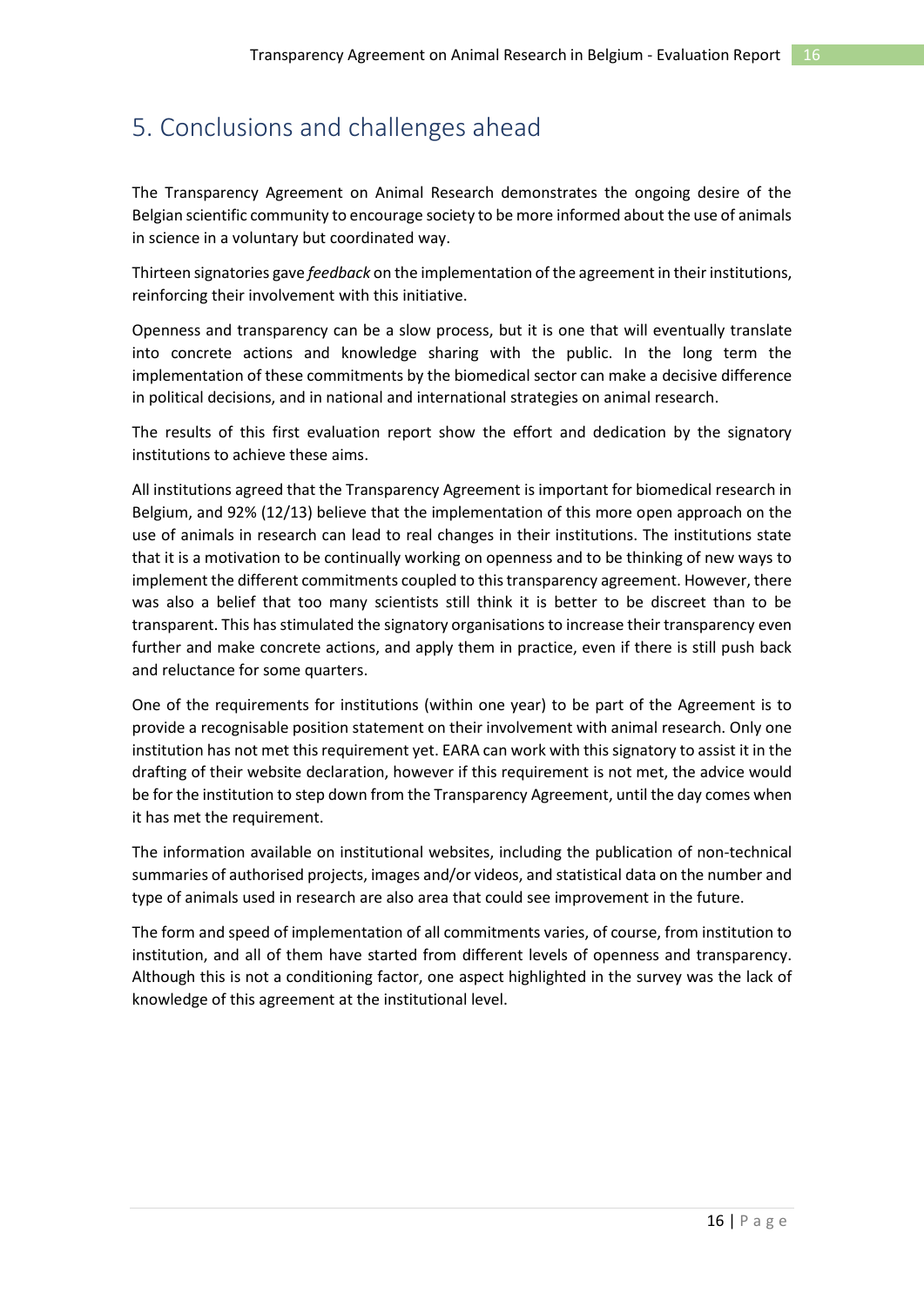Suggestions for improving the implementation of the Transparency Agreement in Belgium have been given by some institutions, including:

- Key persons such as communication people and researchers should get more actively involved. Often now the contact persons of the agreement are lab animal experts or facility managers, rather than researchers or communications staff.
- Organise a day with all research managers in the signatory organisations (e.g., vicerectors of research of universities), with researchers using animals to make them understand the importance of transparency to safeguard research in biological, veterinary and biomedical sciences.
- To inform politicians, including (Belgian) MEPs, who otherwise would only receive information from activists.
- Include the agreement and the 4 commitments in the (re)training in laboratory animal science.
- Increase co-ordinated communication between the Belgian EARA partners.

## <span id="page-16-0"></span>6. Next steps

As future challenges for the continuous improvement of the implementation of the Agreement in Belgium, the following areas stand out:

- **Increasing the number of signatory institutions**, including different institutions such as medical charities that fund animal research. The growth of the agreement at the national level will give more visibility to this issue and will highlight the strength of the biomedical sector in Belgium.
- Promoting further **joint initiatives** where members of the Agreement can be united in the message to be shared, such as in the publication of new statistical data on the use of animals in research. In this way it is more likely that the debate on animal research will be balanced, and that the voice of the scientific community is heard at times when communication with the public has never been more critical.
- Creating **more opportunities to help signatory institutions meet the agreement's commitments**, such as more social media activities [\(#TransparencyThursday,](https://www.youtube.com/playlist?list=PL1FpZbGkcq6heGx073HDPhhx27rWE9vK7) [#LetsTalkSciComm,](https://www.youtube.com/playlist?list=PL1FpZbGkcq6ioFz3HIL9_VMf75sCma1n6) and [Get on BOARD\)](https://www.youtube.com/playlist?list=PL1FpZbGkcq6inMMwu25bc1ULyTfRbE8up).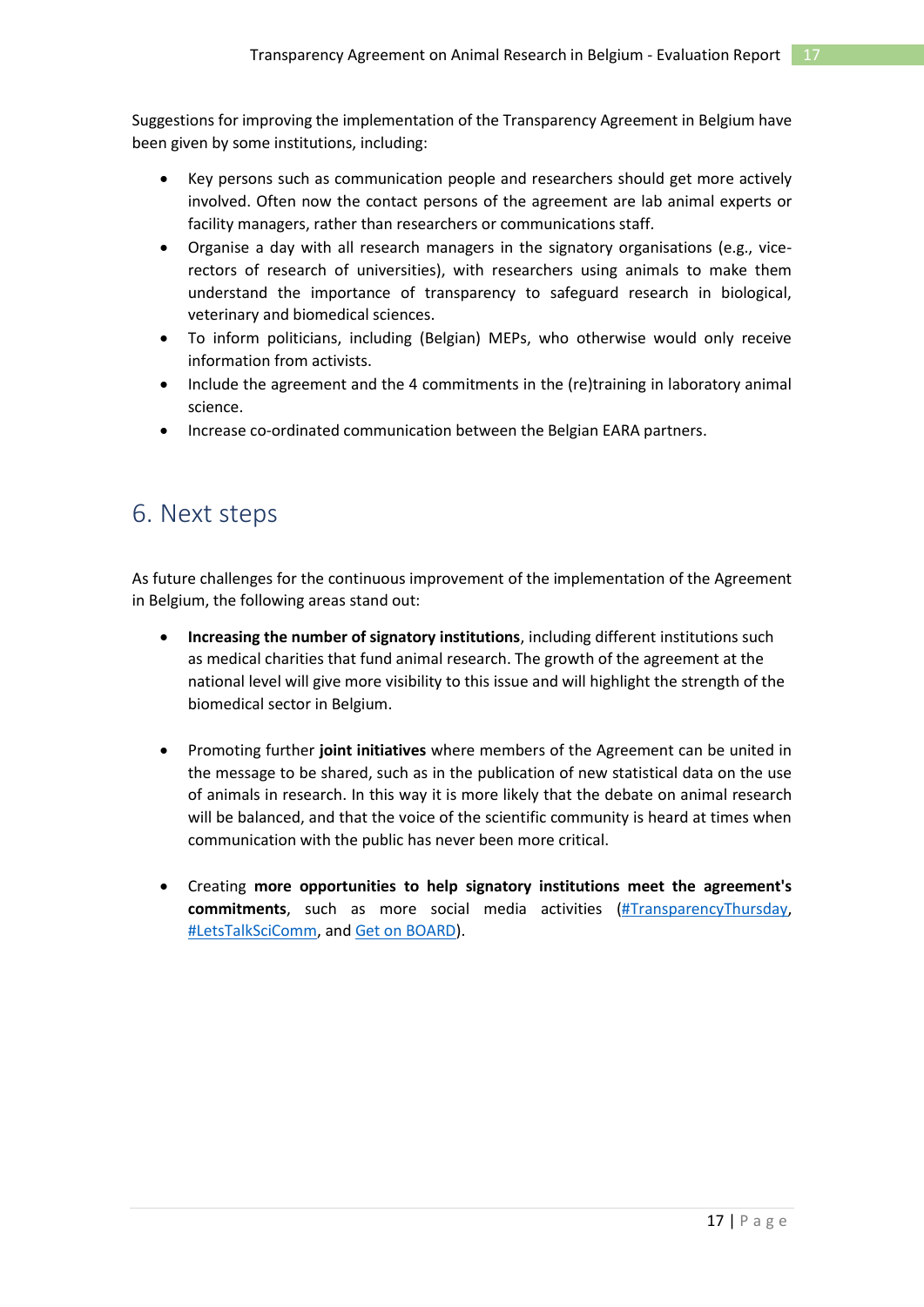## <span id="page-17-0"></span>Annex I - Examples of implementation of commitments

### *Examples provided by the signatories to demonstrate the implementation of the Commitment of the Transparency Agreement on Animal Research in Belgium*

### **Presence in the media:**

• Article in popular TV magazine (Dag Allemaal), **KU Leuven**

### **Lectures & posters:**

- Lecture at the senioren universiteit, **UHasselt**
- Contributor to public hearing about animal experimentation in Flemish parliament, **KU Leuven, VUB, Janssen**
- "Universiteit Vlaanderen" where researchers talk how animals can help in biomedical research [\(https://www.universiteitvanvlaanderen.be/college/hoe-kunnen-muizen](https://www.universiteitvanvlaanderen.be/college/hoe-kunnen-muizen-helpen-om-kanker-te-bestrijden)[helpen-om-kanker-te-bestrijden](https://www.universiteitvanvlaanderen.be/college/hoe-kunnen-muizen-helpen-om-kanker-te-bestrijden) ), **VUB**
- Guest speaker at Ghent University, **Sanofi Ghent**
- Gatherings with politicians and Flanders Bio regarding the Phase out strategy, **Sanofi Ghent**
- Provide information boards (with info about our research) in the animal facilities. Those boards can be read by visitors, **ILVO**
- Yearly presentations for students with more information about research at ILVO and specifically about laboratory animal science, **ILVO**
- Several examples of 3R applications provided and published in the EFPIA 3Rs brochure, **UCB Biopharma SRL, Janssen**
- 3R award organised in 2021, **UCB Biopharma SRL**
- Animal Welfare Officer (AWO) made presentations in a secondary school on animal ethics and experimentation, as well as in a high school in 2019 (Francisco Ferrer school in Brussels), **UCB Biopharma SRL**
- Posters and presentation about 3R initiative in international congress (e.g. poster at 11th World congress of alternatives, at Pharmalab congress, ...), **GSK**
- Courses at universities/higher education institutions, **GSK**
- Several University of Antwerp researchers participated in the Pint of Science festival, **UAntwerp**
- Proefkot: activity for primary and secondary school students (there was a session on zebrafish embryos), **UAntwerp**

### **Tours & site visits:**

- Tours for external companies, university students and interest groups were/will be organized. The Royal College of Surgeons of England confirmed center accreditation after visiting our center, **Orsi Academy**
- Guided visit by parliamentarians of 1 political party, **KU Leuven**
- In 2022 proactively invited members of the Flemish Parliament, **Universiteit Gent**
- Visit of secondary school students who come to do internships in our laboratories, **ULB**
- Student internships, Friends and Family Day, **Sanofi Ghent**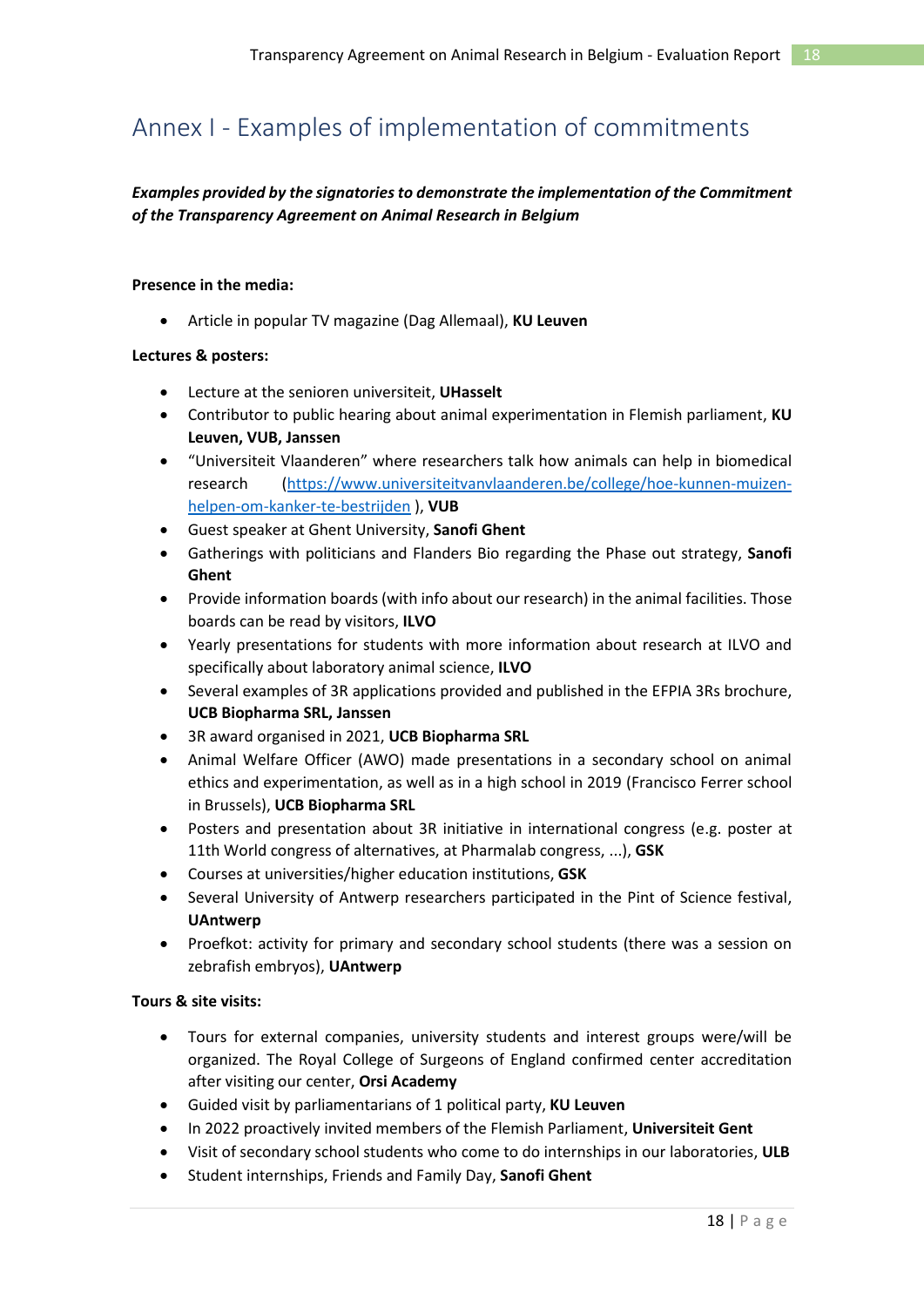- Open Door Days, **ILVO**
- Guided access has been given to the facilities of certain research groups upon request, **UAntwerp**
- Organised tours in our new animal facility for all staff working with animals, but also for family of our animal caretakers. The new facility was however not populated with animals, as that would be difficult with safety measures, **VUB**
- Organise twice a year a visit of the animal facility for the IACUC. External members of the IACUC are participating to those visits, **GSK**

#### **Statements on the use of animals in research on a publicly accessible website:**

- <https://www.uhasselt.be/Dierproefbeleid>
- <https://www.orsi-online.com/training-models-regulation>
- <https://www.ugent.be/nl/onderzoek/maatschappij/dierproeven/visie.htm>
- [https://gbiomed.kuleuven.be/english/corefacilities/research-involving-laboratory](https://gbiomed.kuleuven.be/english/corefacilities/research-involving-laboratory-animals/vision)[animals/vision](https://gbiomed.kuleuven.be/english/corefacilities/research-involving-laboratory-animals/vision)
- <https://dierproeven.vub.be/nl/visie>
- [https://www.sanofi.com/en/our-responsibility/documents-center/ethics-and](https://www.sanofi.com/en/our-responsibility/documents-center/ethics-and-transparency)[transparency](https://www.sanofi.com/en/our-responsibility/documents-center/ethics-and-transparency)
- <https://ilvo.vlaanderen.be/nl/transparantie-over-dierenproeven>
- <https://www.uantwerpen.be/dierproeven>
- <https://www.janssen.com/belgium/working-together-to-decrease-animal-testing>
- <https://vib.be/why-animal-research-necessary>
- [https://vib.be/sites/default/files/vib\\_dossier\\_dierproeven\\_EN\\_2018\\_1107\\_LR\\_0.pdf](https://vib.be/sites/default/files/vib_dossier_dierproeven_EN_2018_1107_LR_0.pdf)
- <https://www.ucb.com/our-company/Animal-welfare>
- <https://www.gsk.com/en-gb/research-and-development/our-use-of-animals/>

### **Projects published on the websites of the institutions**

- [https://www.uhasselt.be/nl/instituten/biomed/nieuws/een-op-de-drie](https://www.uhasselt.be/nl/instituten/biomed/nieuws/een-op-de-drie-kankerpatienten-krijgt-na-chemo-hartproblemen)[kankerpatienten-krijgt-na-chemo-hartproblemen,](https://www.uhasselt.be/nl/instituten/biomed/nieuws/een-op-de-drie-kankerpatienten-krijgt-na-chemo-hartproblemen) **UHasselt**
- [https://www.orsi-online.com/news,](https://www.orsi-online.com/news) **Orsi Academy**
- [https://biblio.ugent.be/publication?q=year+%3E+2010&q=external+exact+0&sort=pub](https://biblio.ugent.be/publication?q=year+%3E+2010&q=external+exact+0&sort=publicationstatus.desc&sort=year.desc&subject=Biology+and+Life+Sciences&publication_status=published) [licationstatus.desc&sort=year.desc&subject=Biology+and+Life+Sciences&publication\\_s](https://biblio.ugent.be/publication?q=year+%3E+2010&q=external+exact+0&sort=publicationstatus.desc&sort=year.desc&subject=Biology+and+Life+Sciences&publication_status=published) [tatus=published,](https://biblio.ugent.be/publication?q=year+%3E+2010&q=external+exact+0&sort=publicationstatus.desc&sort=year.desc&subject=Biology+and+Life+Sciences&publication_status=published) **Ugent**
- [https://gbiomed.kuleuven.be/english/corefacilities/research-involving-laboratory](https://gbiomed.kuleuven.be/english/corefacilities/research-involving-laboratory-animals/research-involving-laboratory-animals/research-laboratory-animals)[animals/research-involving-laboratory-animals/research-laboratory-animals,](https://gbiomed.kuleuven.be/english/corefacilities/research-involving-laboratory-animals/research-involving-laboratory-animals/research-laboratory-animals) **KU Leuven**
- [https://dierproeven.vub.be/nl/onderzoeksdomeinen,](https://dierproeven.vub.be/nl/onderzoeksdomeinen) **VUB**
- [https://www.sanofi.com/en/science-and-innovation/research-and-development,](https://www.sanofi.com/en/science-and-innovation/research-and-development) **Sanofi**
- [https://ilvo.vlaanderen.be/nl/onderzoeksprojecten,](https://ilvo.vlaanderen.be/nl/onderzoeksprojecten) **ILVO**
- [https://www.uantwerpen.be/nl/projecten/dierproeven/onderzoek/,](https://www.uantwerpen.be/nl/projecten/dierproeven/onderzoek/) **UAntwerp**
- [https://www.janssen.com/belgium/science,](https://www.janssen.com/belgium/science) **Janssen**
- [https://vib.be/publications,](https://vib.be/publications) **VIB**
- [https://www.ucb.com/our-science/Overview,](https://www.ucb.com/our-science/Overview) **UCB Biopharma SRL**
- [https://www.gsk.com/en-gb/research-and-development/research/,](https://www.gsk.com/en-gb/research-and-development/research/) **GSK**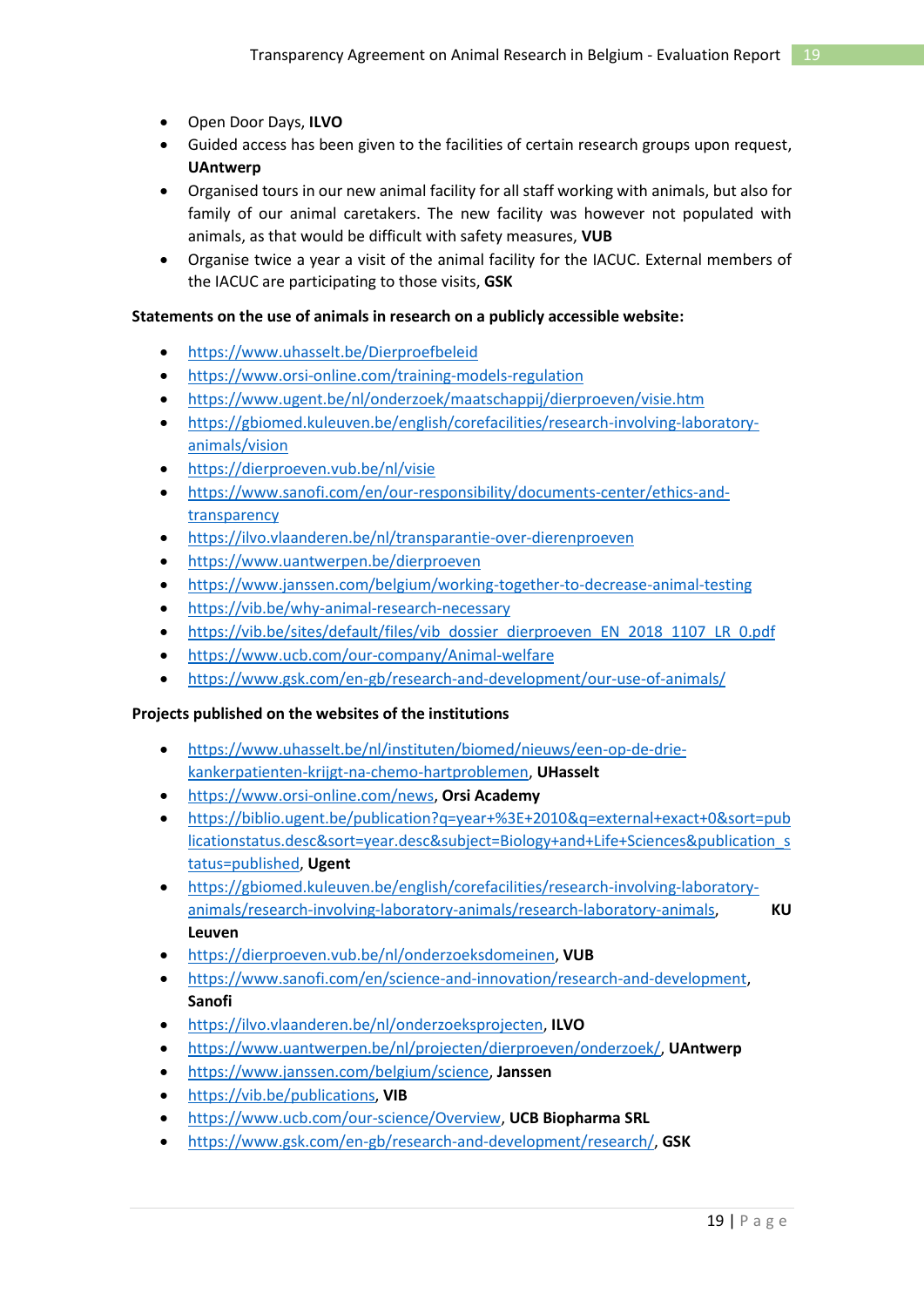### **Non-technical summaries of authorized projects**

- [https://gbiomed.kuleuven.be/english/corefacilities/research-involving-laboratory](https://gbiomed.kuleuven.be/english/corefacilities/research-involving-laboratory-animals/scientific-research-involving-laboratory-animals)[animals/scientific-research-involving-laboratory-animals,](https://gbiomed.kuleuven.be/english/corefacilities/research-involving-laboratory-animals/scientific-research-involving-laboratory-animals) **KU Leuven**
- [https://dierproeven.vub.be/nl/onderzoeksdomeinen,](https://dierproeven.vub.be/nl/onderzoeksdomeinen) **VUB**
- [https://www.sanofi.be/nl/over-ons/wetenschap-en-innovatie,](https://www.sanofi.be/nl/over-ons/wetenschap-en-innovatie) **Sanofi**
- [https://ilvo.vlaanderen.be/nl/dossiers,](https://ilvo.vlaanderen.be/nl/dossiers) **ILVO**
- [https://www.uantwerpen.be/nl/projecten/dierproeven/onderzoek/studies-met](https://www.uantwerpen.be/nl/projecten/dierproeven/onderzoek/studies-met-proefdieren/)[proefdieren/,](https://www.uantwerpen.be/nl/projecten/dierproeven/onderzoek/studies-met-proefdieren/) **UAntwerpen**

### **Be Open About Animal Research Day 2021 (#BOARD21)**

- [A statement](https://www.eara.eu/post/be-open-about-animal-research-day-2021-partner-organisations-statements) and a [case study](https://www.ugent.be/en/research/science-society/labanimals/overview.htm) on its commitment to openness about animal research, **Ugent**
- [A video](https://www.youtube.com/watch?v=4S00fW7BxLg&list=PL1FpZbGkcq6inMMwu25bc1ULyTfRbE8up&index=3) on Instagram was posted, **Orsi Academy**
- A detailed [message of support](https://purews.inbo.be/ws/portalfiles/portal/39723992/Juli_2021.pdf) for the campaign, **INBO**
- A [Facebook page](https://www.facebook.com/UMONSRechercheInnovation/photos/a.2095353687167556/4038706596165579/) promoting the Transparency Agreement, **Umons**
- A [dedicated webpage](https://vib.be/news/be-open-about-animal-research) explaining the role of animal research in the institution's studies, **VIB**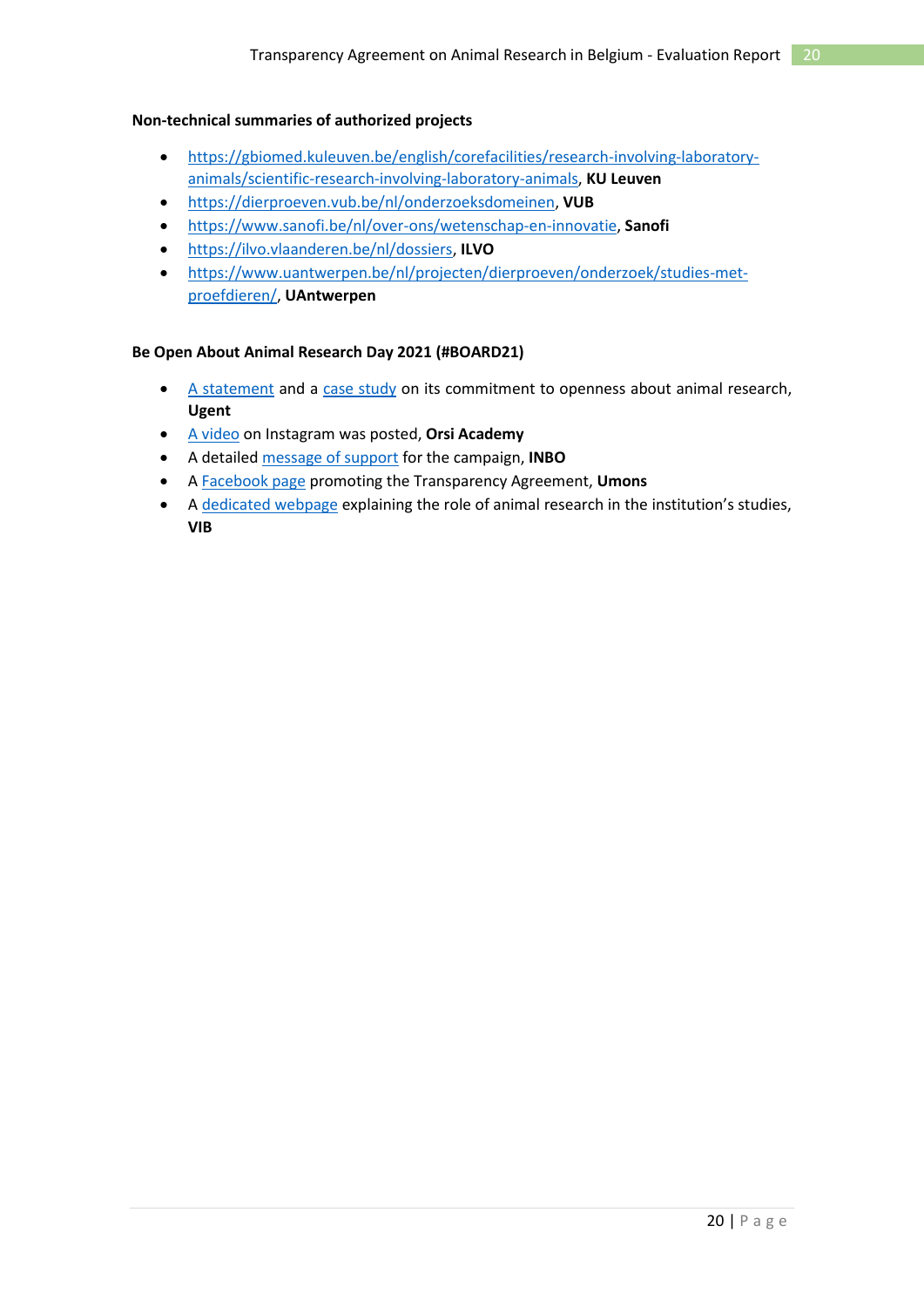Annex II - Logos of the Signatories of the Agreement 2020

<span id="page-20-0"></span>